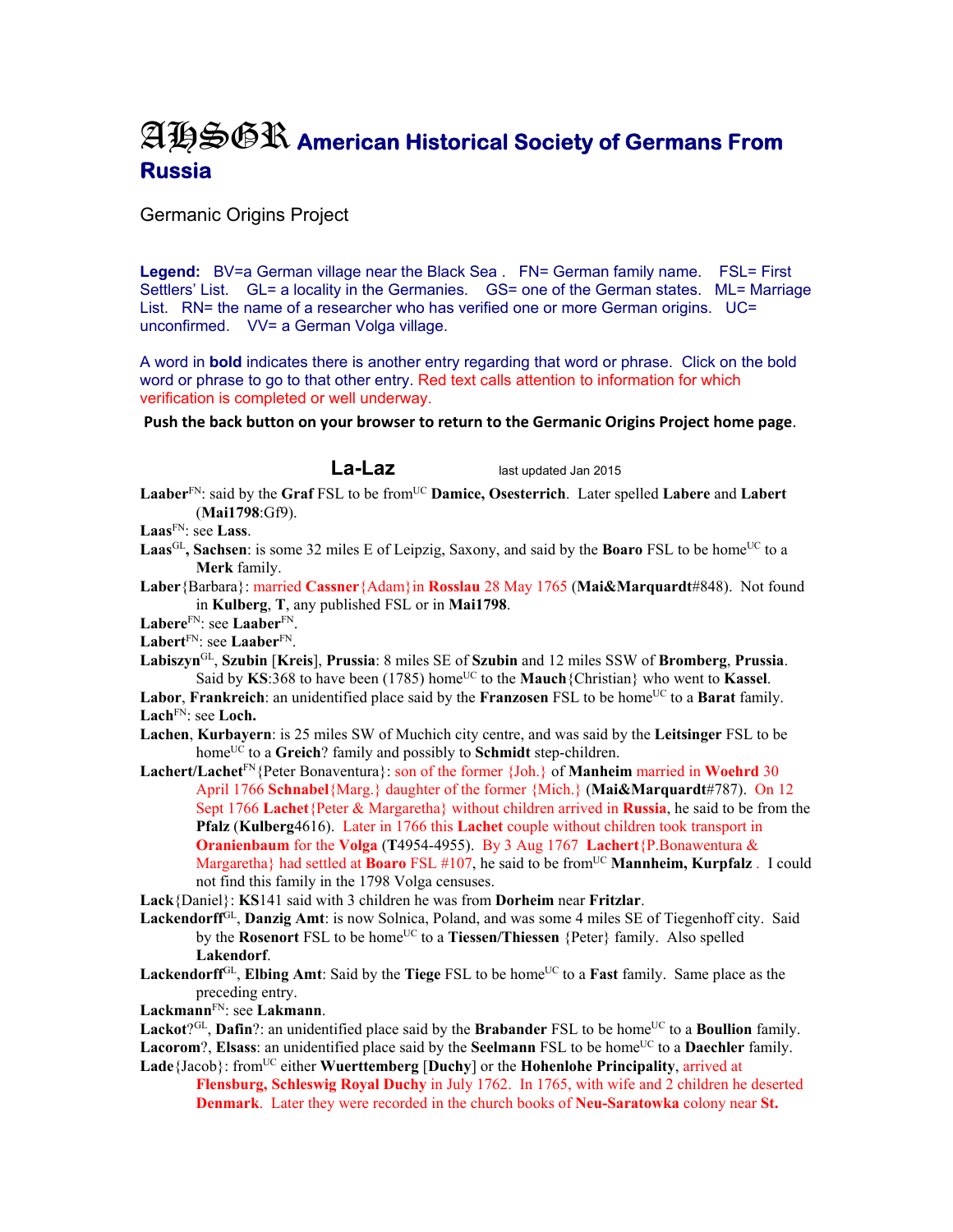**Petersburg** (**EEE** p.496).

Ladenburg<sup>GL</sup>: an unidentified place said by the **Mariental** FSL to be home<sup>UC</sup> to a **Kantitlin** family. **Ladenburg**? $GL:$  an unidentified place said by the **Shcherbakovka** FSL to be home<sup>UC</sup> to the

**Meier**{Leonhard} family.

- **Ladenburg, Kurpfalz**: 10 km ESE of **Mannheim** city and proven that **Ditmer**{J.Jakob}'s first wife, **Pries**{M.Barbara}, died here and his 2nd wife, **Ritter**{A.Maria}, was born here in 1716. **EEE** p.609 says **Spatz**{Wilhelm} was from<sup>UC</sup> here.
- **Ladenberg**GL, **Darmstadt**: This was a mistake for the next entry.
- **Ladenburg**, [K**urpfalz**]: is 10 km E of **Mannheim** city center and was said by the **Schuck** FSL to be home<sup>UC</sup> to **Bauer** and **Berkenstock** families. In his first translation Pleve had this place as both **Ladenberg**, **Darmstadt** and **Lauterburg**, **France**.
- Ladenburg<sup>GL</sup>, **Kurpfalz**: said by the **Mariental** FSL to be home<sup>UC</sup> to a **Erlenbach** family. This is the same place as the previous entry.
- **Ladner/Lattmer**{Conrad/Konrad}: **Lattmer**{J.Conrad} married **Wentzel**{Magdalena} in **Buedingen** 11 March 1766 (**Mai&Marquardt**#407 & **KS**163). With wife {E(?).Magdalena} and mother-in-law {Elisabeth} he arrived in **Russia** 4 July 1766 (**Kulberg**2290). Not found in **T**. By 27 July 1767 with his **Wenzel** wife {Elisabeth} and brother-in-law **Wenzel**{Michael}, he had settled at **Galka** FSL #44, {Conrad} being said to be from<sup>UC</sup> **Ischenroth**(?), **Darmstadt**. For 1798 by which time {Conrad} had died, see **Mai1798**:Gk51 and Sb22.
- **Ladner/Latmer/Lattmer**FN{J.Diedrich/J.Peter}: this **Latmer** in **Buedingen** 10 March 1766 married **Christ** {A.Kunigunde} (**Mai&Marquardt**#401 & **KS**142). With wife {Cunigunde} he arrived in **Russia** 4 July 1766 he said to be from [Hessen-]**Darmstadt** [**Landgraviate**] (**Kulberg**2288).. Not found in **T**. By 27 July 1767 they had settled at **Galka** FSL #45, he said to be from<sup>UC</sup> **Ischenroth**?, [**Hessen**-]**Darmstadt** [**Landgraviate**]. For 1798 by which time {Peter} had died, see **Mai1798**:Dr42.
- **Ladner** FN: also see **Lotner**.
- **Ladonerbach**(?)GL, **Kurpfalz**: see **Laudenbach**.
- **Ladwich**{Michel}: was a godparent at the 28 May 1766 **Luebeck** baptism of a son of **Elsasser**{Johann} and his **Hagen** wife {Henrietta} (**Mai&Marquardt**#1311). Not found in any later source.
- **Laechler**FN: see **Laesler**.
- **Laeher**FN: see **Lecher**.
- **Laehr**FN: see **Lehr**.
- **Laemmle**: go to **Lamel**.
- **Laemlein**FN: listed by the 1816 **Kassel** census (#71) without origin. Not treated in the **GCRA** book.
- **Laemmerhirt**FN: this family name was found recorded in **Tann** marriage records 1762-1767; see **Flegel** trip.

**Laemmermann**FN: see **Lemmermann**.

- **Laemmle**FN: said by the **Bergdorf** 1816 census (**KS**:660, 351) to have been **Bahnbruecken**, **Bruchsal** [**Amt**], **Baden**. This origin was verified by the **GCRA** using **FHL**(1,238,477-8). See their book for more detail.
- **Laemmle**FN: **Curt Renz** has found the church records for this **Hoffnungstal, Bessarabia**, family in **Winnenden, Waiblingen Oberamt, Wuerttemberg**. Stumpp, p.523, says they arrived in Russia in 1827.

**Laenlim**: go to **Lamel**.

- **Laer**GL: see **Leer**.
- **Laesler**FN: said by the 1816 **Glueckstal** census (**KS**:672, 351) to be from **Asperg**, **Ludwigsburg** [**Amt**], **Wuerttemberg**. Using **FHL**(1,056,991), the **GCRA** verified this origin. See the **GCRA** book for more details.Also spelled **Laechler** and **Laessle**.

- **Laetterle**<sup>FN</sup>: said by **KS**:351 to have left<sup>UC</sup> **Hohenstein**, **Besigheim** [Amt], **Wuerttemberg** for<sup>UC</sup> **Glueckstal**; the **GCRA** found no evidence of this family in the Glueckstal colonies; see their book.
- Lagdanburg<sup>?GL</sup>: an unidentified place said by the **Shcherbakovka** FSL to be home<sup>UC</sup> to the **Stripper** family.

**Laessle**FN: see **Laesler**.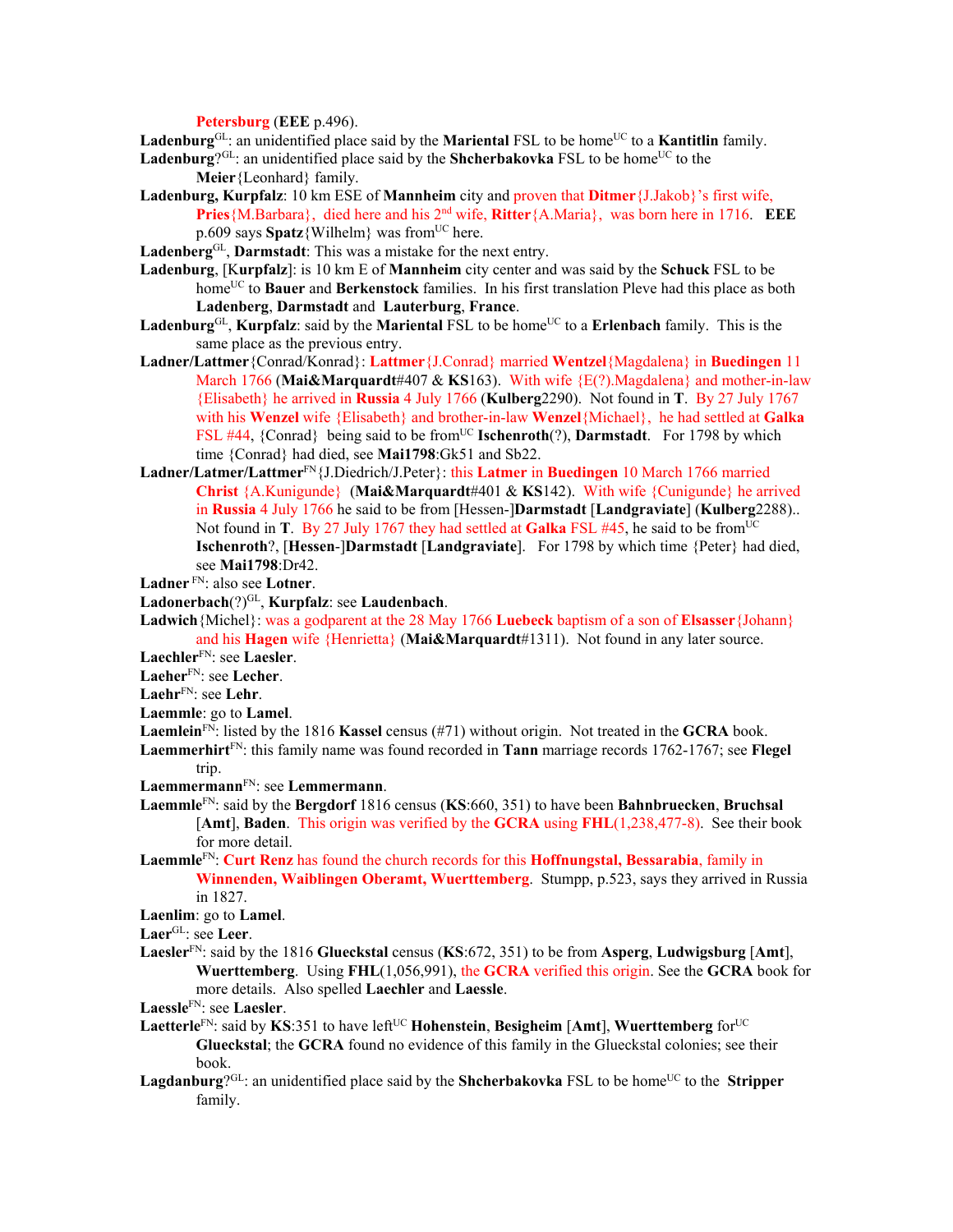**Lage**<sup>GL/GS</sup>: an unidentified place said by the **Katharinenstadt** FSL to be home<sup>UC</sup> to a **Ordnung** family. There are several Lage in Germany.

- **Lagler**FN: see **Legler.**
- Lagnitz<sup>?GL</sup>: an unidentified place said by the **Kano** FSL to be home<sup>UC</sup> to a **Baschka/Pashka** family, and possibly to their **Mattis** step-son. This place probably was in **Kursachsen**, some 23 miles SW of **Leipzig** city.
- **Lahner**{Katharina}FN: this widow of **Khristak**?{Erdmann} is listed in **Rosenheim** in 1798 (Rm2) but I cannot find her family in any FSL.
- **Lahnert**FN{Michael}: said, by the Stumpp and Pleve versions of the **Jagodnaja Poljana** FSL #42, say he was fromUC **Erbach** (now in the state of **Hessen**), and that his wife was {Julianna} sister to two **Hergert** boys in the household.The Kromm version says frau **Lahnert** was a **Hergert** and says Lahnert may have been from<sup>UC</sup> either **Erbach** or **Offenbach**. **KS**141 says his wife had been born **Hergert**{Juliane}, and that he was from **Offenbach** near **Lauterecken.** Not found in **Kulberg, T**, or in **Mai1798**.
- Lahnstein, Nassau<sup>[sic]:</sup> said by the **Straub** FSL to be home<sup>UC</sup> to **Diel**{J.Philipp}and {Peter}, **Metzler** and families. Corwina **Hirt** proved tehe **Metzler** origin there. Lahnstein is 11 km W of **Nassau** town, but actually was in and belonged to **Kurmainz**; the rulers of **Kurmainz** (Archbishop-Electors) maintained a home there. In the case of a **Rudolph** family at least, **Lahnstein** was a mistake for **Langstadt**.

**Lai**FN: see **Lay**.

- **Laib**[?]{Juliana}<sup>FN</sup>: listed in the 1772 **Pobochnaya** first settlers' list as the wife of **Schlegel**{Franz} (pb16).
- **Laibaroes**, **Bamberg** [**Bishopric**]: is 10 miles E of **Bamberg** city, and was said by the **Leitsinger** FSL to be home<sup>UC</sup> to a **Herbst** family.
- **Laibstadt**?GL, **Nuernberg**: is some 24 miles SSE of Nuernberg city and must have been in a very tiny isolated Nuernbergen territory. Said by the **Lauwe** FSL to be home<sup>UC</sup> to a **Heckel** family.
- **Laier**FN: said by **KS**:219 to have come from **Kirchberg**, **Backnang** [**Amt**], **Wuerttemberg**. Also spelled **Layher**. Using **FHL**#1,187,173, the **GCRA** proved origin in **Kirchberg**, **Marbach** [**Amt**], **Wuerttemberg**. See the **GCRA** book for more.

**Lais**FN: see **Leis**.

- **Laisa**GL, **Frankenberg Amt**, [**Hessen**-**Kassel**]: is 9.5 miles SW of **Frankenberg** town, and said by the **Auerebach** index to be home to the frau **Beckel** [who went to **Walter**].
- **Laitenberger**: listed in the **Bergdorf** census with no origin, but origin in **Neckarwesthiem** [formerly **Kaltenwesten**], **Heilbronn** [**Amt**], **Wuerttemberg** proved by the **GCRA**, using **FHL** 1,184,925. See their book for detail. Also spelled **Leitenberger**.

**Lakendorf** GL: see **Lackendorff**.

**Lakmann/Lackmann/Lockmann**FN{Konrad/Conrad}: **Lackmann** married **Schneck**{A.Elisabeth} in **Luebeck** 14 July 1766 (**Mai&Marquardt**#116). On13 Sept 1766 with wife {Anna} he arrived in **Russia**, he said to be from **Pfalz** (**Kulberg**5911). Not found in **T**. In the Stumpp supplement to the **Dietel** FSL **Lakmann**{Conrad} is said to be fromUC **Elmen**(?), **Hannover**. Later spelled **Lackmann** and **Lockmann** (**Mai1798**:Mv393, 399, Wt98, 53, Dt53. At least some descendants believe that this family was of Jewish origin having converted to Christianity.

**Lalb**[?]FN: listed in the **Pobochnaya** FSL so may have been from **Darmstadt** state.

- **Lamack**<sup>FN</sup>: said by the **Katharinenstadt** FSL (#308) to be from<sup>UC</sup> Luettich.
- **Lamak/La Marque**{Pierre+w): **Kulberg**78 said they were Catholics from<sup>UC</sup> Messiere who settled in St. **Petersburg**. Not found in **T** or in any published FSL.
- **Lamb**FN: see **Lamp**.
- **Lambel**FN: see **Lampel**.
- Lambert<sup>FN</sup>: said by the **Brabander** FSL to be from<sup>UC</sup> Bensheim, Bergstrasse, Kurmainz. For 1798 see **Mai1798**:Bn63.
- **Lambert**  $F_N$ : said by the **Neidermonjou** FSL to be from<sup>UC</sup> **Fenn**. I could not find this family in the 1798 censuses.
- **Lambrecht/Lambrech**FN{Sebastian}: with wife {Barbara} and two sons, he arrived in **Russia** on 13 Sept 1766, he said to be from **Wuerzburg** (**Kulberg**5716). **KS**141 he left **Burhausen** near **Bad**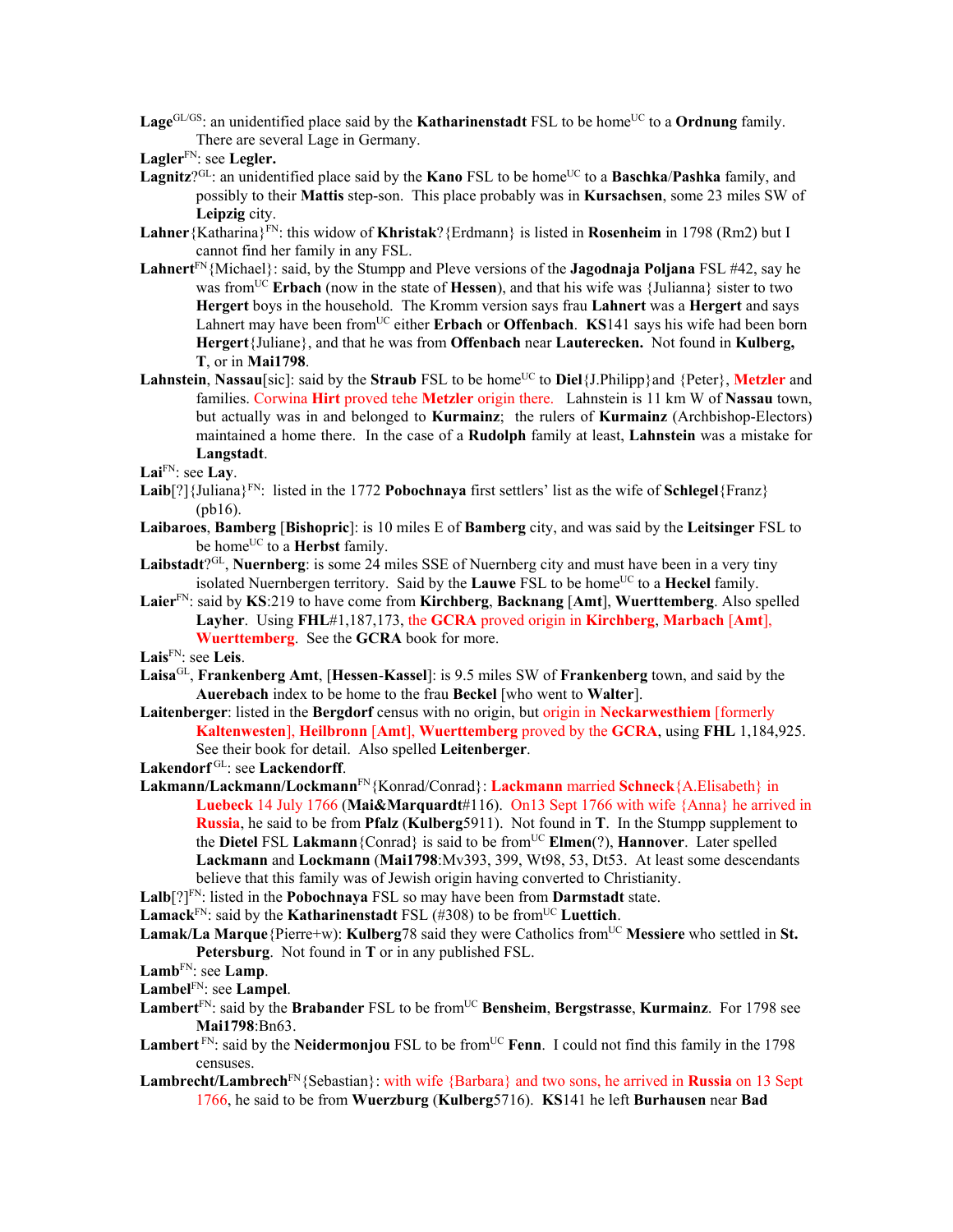**Kissingen** in 1766. Later in 1766 this **Lambrech** with two sons took transport in **Oranienbaum**  for the **Volga**, on which trip {Barbara} died (**T**811-814). By 22 Aug 1766 he, new wife {A.Maria} and the two sons had settled at **Pfeiffer** FSL #83, he said to be fromUC **Arnstein**. By 1798 he has died and his [3rd?] wife {Susanna} has remarried (**Mai1798**:80).

- **Lambsheim**(?)<sup>GL</sup>, **Darmstadt**: Said by the **Boaro** FSL to be home<sup>UC</sup> to a **Mueller** family. If Lambsheim is correct, Darmstadt is not, and this is the same place as the next entry.
- **Lambsheim**, **Kurpfalz**: is 8 miles WNW of **Mannheim** city center, and said by the **Brabander** FSL to be home<sup>UC</sup> to a **Seitz** family.
- **Lamel/Laenlim/Lamm/Loemlin/Laemmle**{Marianne}: from Bern Canton married **Boisson**{Caesar} 12 Apr 1766 in **Buedingen.** They evidently did not become Russian Colonists **(Mai&Marquardt**#524 & **KS**122 ). Not found in any later source.
- Lamgolf/Lamgolff/Langolff/Langolff/Langholff/Langholf<sup>FN</sup>{Georg/J.Georg}: Using LDS Film #193818 Corina **Hirt** found that he was born about 1719 to {Andreas} near **Doerrenbach** and on 16 Feb 1740 married there **Keyser**{M.Magdalena} daughter of {Lorentz}, where her 6 children were baptized before her death in 1766. On 12 Oct 1766 {Georg & Maria} with six children arrived in **Russia**, he said to be from **Wuerzburg** (**Kulberg**#5524). Later in 1766 this family in **Oranienbaum** took ship for the **Volga** on which trip the mother died (**T**l235-1242). By 3 Aug 1767 {Georg} the widower and 6 children were listed in **Beauregard** on theTemporary Settlers' list #140, he said to be from **Rimbach** (**Pleve IV** p.377).By 1798 {J.Georg} Sr. had died and surviving members of the family were in **Kind**, **Hummel**, and **Zuerich** {**Mai1798**:Kd04, 17, Hu19, Zr06, 13 and 53
- **Lamig**? FN: was the maiden name given for frau **Baum** of **Anton** in 1798 (**Mai1798**:An32).
- **Lamm** FN: said by the **Ernestinendorf** FSL to be fromUC **Burg Gemuenden**, [**Hessen-Darmstadt Landgraviate**]. For 1769 see **Mai1798**:Mv556.
- Lamm<sup>FN</sup>{Johannes}: said by the **Norka** FSL to be from<sup>UC</sup> **Isenburg** (no locality mentioned). In 1798 the maiden name of the wife was given as **Schaat** (**Mai1798**:Nr214). For other family members in 1792 and 1798 see **Mai1798**:Mv1973, Pb9, 13 and Yp34.
- **Lamm**<sup>FN</sup>{Michael}: said by the **Norka** FSL to be from<sup>UC</sup> **Isenburg** (no locality mentioned). For 1798 see **Mai1798**:Nr216.
- **Lamm**{J.Nikolaus}FN: listed with his **Schneider** wife in the 1772 **Pobochnaya** first settlers' list (pb18) with no origin mentioned ; for 1798 see **Mai1798**:Pb16.
- **Lamm**: also go to **Lamel**.
- **Lamm**: see **Lemm**.
- **Lammer/Limmer**<sup>FN</sup>{Philipp}: said by the **Ober-Monjou** FSL #36 to be from<sup>UC</sup> **Einbach**. Spelled **Limmer** in 1786 (**Mai1798**:Mv2079).
- **Lammer**{J.Georg}: **KS**141 says he was from **Untersog** near **Alsfeld**.
- **Lammert**{Georg}: fromUC **Bentzheim an der Bergstrauss** married **Pfarrhoff**{M.Catharina} 17 May 1766 in **Friedberg** (**Mai&Marquardt**#349). Not found in any later source.
- **Lamp**<sup>FN</sup>{Carl} said by the **Dinkel** FSL  $#46$  to be from<sup>UC</sup> **Rieben, Brandenburg**. Later may have been spelled **Lamb**.
- **Lamp**{Caspar Diederich}: was a godparent at the 12 June 1766 **Luebeck** baptism of a son of **Jonsen**{Matthius} and his **Wieber** wife (**Mai&Marquardt**#1356). Not found in any later source.
- Lampe<sup>FN</sup>: said by the **Merkel** FSL to be from<sup>UC</sup> **Hamburg.**
- **Lampe**FN: said by the **Orlovskaya** FSL to be a step-son living with the **Fischer** family which would indicate that frau **Fischer** was previously frau **Lampe**. The family name was spelled **Lempe** in 1798 (**Mai1798**:Mv2169).
- **Lampe**FN{Heinrich}: was in **Fridericsholm colony, Gottorf Amt** by Nov 1764 (**EEE** p.497). By Aug 1767 with wife {A.Katharina} and 2 children, he was in **Stahl-am-Tarlyk** FSL #27 which said he was fromUC **Kiel**, **Holstein**[-**Gottorp Duchy**]. For 1798 see **Mai1798**:St12.
- Lampel/Lambel<sup>FN</sup>{Erhard}: from<sup>UC</sup> **Bruck** married **Voitling**{Helena Magdalena Sophie} in **Woehrd** 2 May 1766 (**Mai&Marquardt**#790). **KS**141 says **Bruck** was near **Erlangen**. He was a witness for the **Majer-Weigel** wedding 5 May 1766 in **Woehrd** (**Mai&Marquardt**#793). Not found in **Kulberg** or in **T**. By 5 Sept 1766 they had settled at **Lauwe** FSL #42, he said to be from<sup>UC</sup>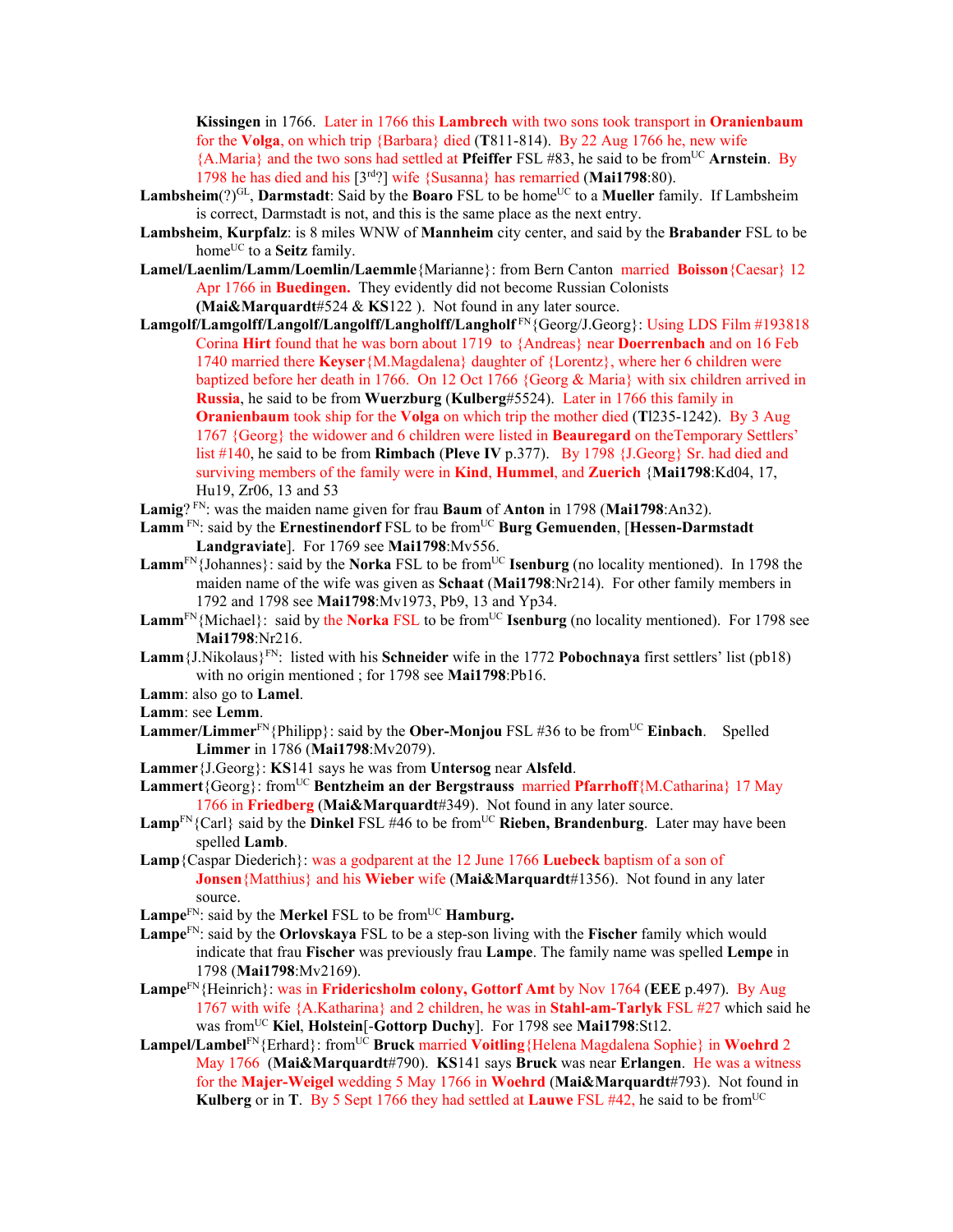**Bruck**, **Erlangen**. In 1798 the family name was given as **Lambel** (**Mai1798**:Mo54,Jo30). **Lamperhelm**GL: see **Lampertheim**.

- **Lampertheim**, [**Worms Bishopric**]: is some 5.6 miles SE of **Worms** and is about 12 km N of **Mannheim**  city centre. **Gerhard Lang** found that **Groesser**{A.Margaretha} was born here in 1726 and married **Barthuly**{Balzer} here in 1756, later settling in **Balzer**. Said by the **Rothammel** FSL to be home<sup>UC</sup> to a **Stork** family. Said by the **Schuck** FSL to be home<sup>UC</sup> to a **Gruenewald** family; in his first translation Pleve spelled this **Lamperhelm**. Said by the **Seewald** FSL to be home<sup>UC</sup> to a **Berg** family. See also **Lambsheim**.
- **Landau, Elsass**: said by the **Seelmann** FSL to be home<sup>UC</sup> to a **Wolffanger**{Jacob} family. There are 8 Landaus in the German-speaking lands, but the only Landau I could find on Alsace lands is Petit-Landau 14 km SE of **Mulhouse**.
- **Landau, Kurpfalz** [etc.]: was a city and Amt located 26 km SW of **Speyer** city in an area controlled by successively first by **Kurpfalz**, then by **France**, then by **Prussia**, and then by **Bavaria** in the late 18th and early 19th centuries; now in the modern Federal German state of **Reinland-Pfalz**.
- **Landshut, [Kurbayern?]:** said by the **Seelmann** FSL to be home<sup>UC</sup> to a **Beuschinger** family. There are 3 Landshuts in Germany but this one, 53 km S of Regensberg city seems most likely.

**Lang**{M.Eva}: in 1798 she was said to be from **Volmer** and wife to **Haller**{Johannes} (**Mai1798**:Lg37).

**Langholff**: go to **Lamgolf**.

**Langholf**: go to **Lamgolf**.

**Langholff**: go to **Lamgolf**.

**Lamgolff**: go to **Lamgolf**.

- **Lappen**{Hans}: **KS**142 says he left **Pferdsbach** near **Buedingen** to go to **Russia**. No further information.
- **Laudenberg**, [**Kurmainz**?]: said by the **Seelmann** FSL to be home<sup>UC</sup> to a **Rittenheer** family. The only Laudenberg I found in the German-speaking lands is 16 km ENE of **Eberbach** city right where **Kurpfalz**, **Kurmainz** and some unnamed **Barony** came together; I am guessing it was in **Kurmainz**.
- Landau-in-der-Pfalz<sup>GL</sup>: is some 16 miles SW of **Speyer, Rhineland-Palatinate**. This place was the seat of the following Amt.
- Landau [Amt]<sup>GL</sup>, Rheinpfalz: is at Landau-in-der-Pfalz some 18 miles NW of Karlsruhe city and was a District administrative center. The **GCRA** found an indication that this area may have been homeUC to the **Schatz** man who settled in **Kassel**.
- Landauk<sup>GL</sup>, Frants: said by the Walter FSL to be home<sup>UC</sup> to a Wittenberger family. Identified by the **Walter Research Project** as **Landau-in-der-Pfalz**.
- **Landberger**FN: said by the **Schaefer** FSL to be a single young man in the **Pauly** household. I could not find him in **Mai1798**.
- **Landenberger**FN: listed by the 1816 **Neudorf** census (#90, 92) without origin and mistakenly said by **KS**:352 to be fromUC **Neuweiler**, **Boeblingen** [**Amt**], **Wuerttemberg**. Using **FHL**#717,097, the **GCRA** proved their origin in **Hunspach**, **Sulz** [**Amt**], **Elsass**. See the **GCRA** book for more. **Landenhausen**GL: see **Lanhausen**.
- **Lander**{J.Kaspar}: **KS**142 says he left **Villigen** near **Giessen** for **Russia**. Fond no further information. **Landgraf**: Landgrave in English; a German ruler equivalent in status to a Duke.
- 
- **Landgraviate**: a country or territory ruled by a **Landgraf** (Landgrave in English).
- **Landmann** {Christoph}<sup>FN</sup>: said by the **Reinwald** FSL to be from<sup>UC</sup> **Stolberg-Gedern** [**County**]. For 1798 see **Mai1798**:Rw49. Also spelled **Lindmann** in 1798 (Mv2424).
- Landmann {Johannes}<sup>FN</sup>: said by the **Reinwald** FSL to be from<sup>UC</sup> Stolberg-Gedern [County]. For 1798 see **Mai1798**:Rw6.
- Landmann {Gottfried}<sup>FN</sup>: said by the **Urbach** FSL to be from<sup>UC</sup> Doeberlub?, [Kur-]Sachsen. Spelled **Langmann** in 1788 and 1798 (**Mai1798**:Mv2403,Ur5).
- **Landmann{**Johanna Barbara}FN: was the wife of **Schwarz** in the **Vollmer** FSL and was the daughter ([sic for sister] of **Landmann**{Gottfried} and still the wife of **Schwartz** in 1798 (**Mai1798**:Ur5).
- Landsberg<sup>GL</sup>: an unidentified place said by the **Belowescher Kolonien** FSL to be home<sup>UC</sup> to a **Bethke/Bethge**? family.
- **Landsberg, in**<sup>UC</sup> **Brandenburg**ian lands in **Poland**: this most probably was 79 miles ENE of **Berlin** and now called Gorzow Wielkopolski.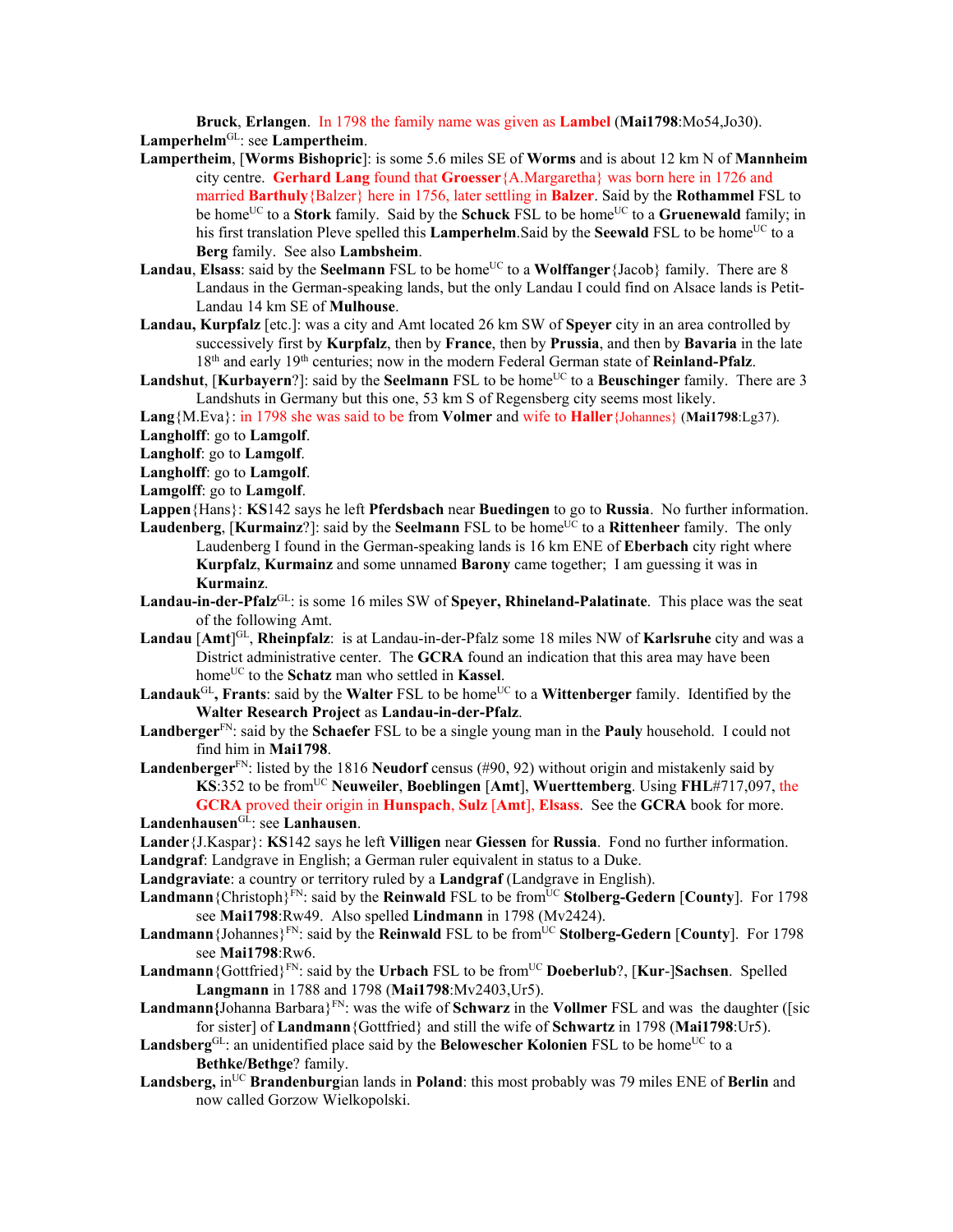- **Landsberger**FN: listed by the 1816 **Glueckstal** census (**KS**:671, 352) as frau **Schrieber** without origin; but the **GCRA** believes her to be fromUC **Kirchheim-am-Neckar**, **Heilbronn** or **Besigheim** [**Amt**], [**Ludwigsburg Oberamt**], **Wuerttemberg**, using **FHL** 1,189,099; see their book for detail.
- **Landsberger** FN: also see **Lantzberger**.
- **Landseid**{Eva Margaretha**}**: **EEE** p.459 said she was a daughter of **Jaeger**{Anthon} who settled first in **Denmark** and then in **Grinm**.
- Landsendorf<sup>GL</sup>, Braunfels: an unidentified place said by the Kolb FSL to be home<sup>UC</sup> to a Scheuermann family.
- **Landshut**, **Kurbayern**: is 53 km S of **Regensburg**.
- **Landstuhl**, [**Sickingen County**]: is 14 km SW of **Kaiserslautern** city centre, and is where the daughter of **Miltenberger**{Christoph} and **Herlein**{M.Christina} was baptized 31 Dec 1764.
- **Lang**FN{Georg Adam}: this family settled in **Bergdorf** and moved very soon to **Glueckstal**. **KS**:352 said they were from **Altbach**, **Esslingen** [**Amt**], **Wuerttemberg**. The **GCRA** verified this origin using **FHL** 1,056,991.
- **Lang**FN{Johann Fried.}: his widow is listed in the **Bergdorf** 1858 census (**KS**:665, 352) without origin. The **GCRA** has proven they came from **Neuhausen-ob-Eck**, **Tuttlingen** [**Amt**], **Wuerttemberg**; see their book for detail.
- Lang<sup>FN</sup>: said by the **Brabander** FSL to be from<sup>UC</sup> **Branzel**?, **Sachsen**. For 1798 see **Mai1798**:Bn47, 55).
- Lang<sup>FN</sup>: Herr Lang was said by the **Fischer** FSL to be from<sup>UC</sup> **Filis**?, **Polen**; his frau was said to come fromUC **Preussen** but not to have been born there.
- **Lang**FN**:** a Lang woman from **Laubach** married a **Bastron** man the couple was in **Frank** by 1767.
- **Lang**FN{Jakob Fried.}: said by the 1816 **Glueckstal** census (**KS**:670, 673, 352) to be from **Endersbach**, **Waiblingen** [**Amt**], **Wuerttemberg**. Using **FHL**(1,056,991), the **GCRA** verified this origin. See the **GCRA** book for more details.
- **Lang**{Hanss}: married **Hehnlein{**Elisabeth} in **Rosslau** 18 June 1766 (**Mai&Marquardt**#1024). **KS**142 has {Hans}. On 31 May 1766 {Johann & Anna} Catholics arrived in **Russia**, he said to be from **Mainz** (**Kulberg**537). Not found in **T**. By 11 Sept 1767 {Johannes & Elisabeth} had settled at **Hoelzel** FSL #16, he said to be from<sup>UC</sup> **Reichenbach**, **Bamberg** [Bishopric]. For 1798 see **Mai1798**:Ps56).
- Lang<sup>FN</sup>: said by the **Hildmann** FSL to be from<sup>UC</sup> **Neuburg-an-der-Ohm**.
- Lang {Elizabeth}<sup>FN</sup>: a widow said by the **Kano** FSL to be from<sup>UC</sup> **Halle**. For 1798 see **Mai1798**:Zg04.
- $\text{Lang}\{\text{Friedrich}\}^{\text{FN}}\$ : said by the **Kano** FSL to be from<sup>UC</sup> **Hannover** [i.e. **Kurbraunschweig**] (no locality mentioned). For 1798 see **Mai1798**:Kn06 which gives the wife's maiden name as **Stoll**.
- **Lang**{Andreas)FN: listed by both the 1816 **Kassel** census (#39, 70) and **KS**:352 without origin. Using **FHL**#1,184,602 the **GCRA** proved origin in **Ochsenbach**, **Brackenheim** [**Amt**], **Wuerttemberg**. See their book for more.
- **Lang**{Christoph}: **KS**:352 listed him without origin, but the 1816 **Kassel** census (#88) mistakenly said this family came fromUC **Dornhan**, **Horb**[**Amt**], **Wuerttembeg**. The GCRA did not find them in the **Dornhan** records; see their book for more.
- **Lang**{David}95, 208, 215, {Paul}91, 208, 215) FN: listed by the 1816 **Kassel** census (#95, 91) wihout origin, but **KS**:352 said they came from<sup>UC</sup> Polen (no locality indicated). The **GCRA** found claims that Paul had been born in Algruen, **Prussia**, and that various of their children had been born in **Prussia**: in Schetschilnik; and others in **Poland**: in Geschorki, Koloschgef, and Kuschedole – all unidentifed villages. See the **GCRA** book for more.
- **Lang**{Friedrich}<sup>FN</sup>: listed by the 1858 **Kassel** census (#233) without origin. The **GCRA** thinks this might be the man mentioned in **KS**:352 as being fromUC **Neipperg**, **Brackenheim** [**Amt**], **Wuerttemberg**. See their book for more.
- **Lang**{J.Erdmann}<sup>FN</sup>: listed by the 1816 **Kassel** census (#40) without origin. The **GCRA** suggests that he might be the son of **Lang**{Andreas} but found no documentation. See their book for more.
- Lang<sup>FN</sup>: Herr Lang was said by the Koehler FSL to be from<sup>UC</sup> Olmuetz?, Oesterreich, and his frau's maiden name was given as **Egner** (no origin given).
- **Lang**FN{Catharina}: she, no origin given, married **Kaemmerer**{Bartholomae} in **Buedingen** 11 March 1766 (**Mai&Marquardt**#411). On 31 May 1766 with wife and brother {Peter}, he arrived in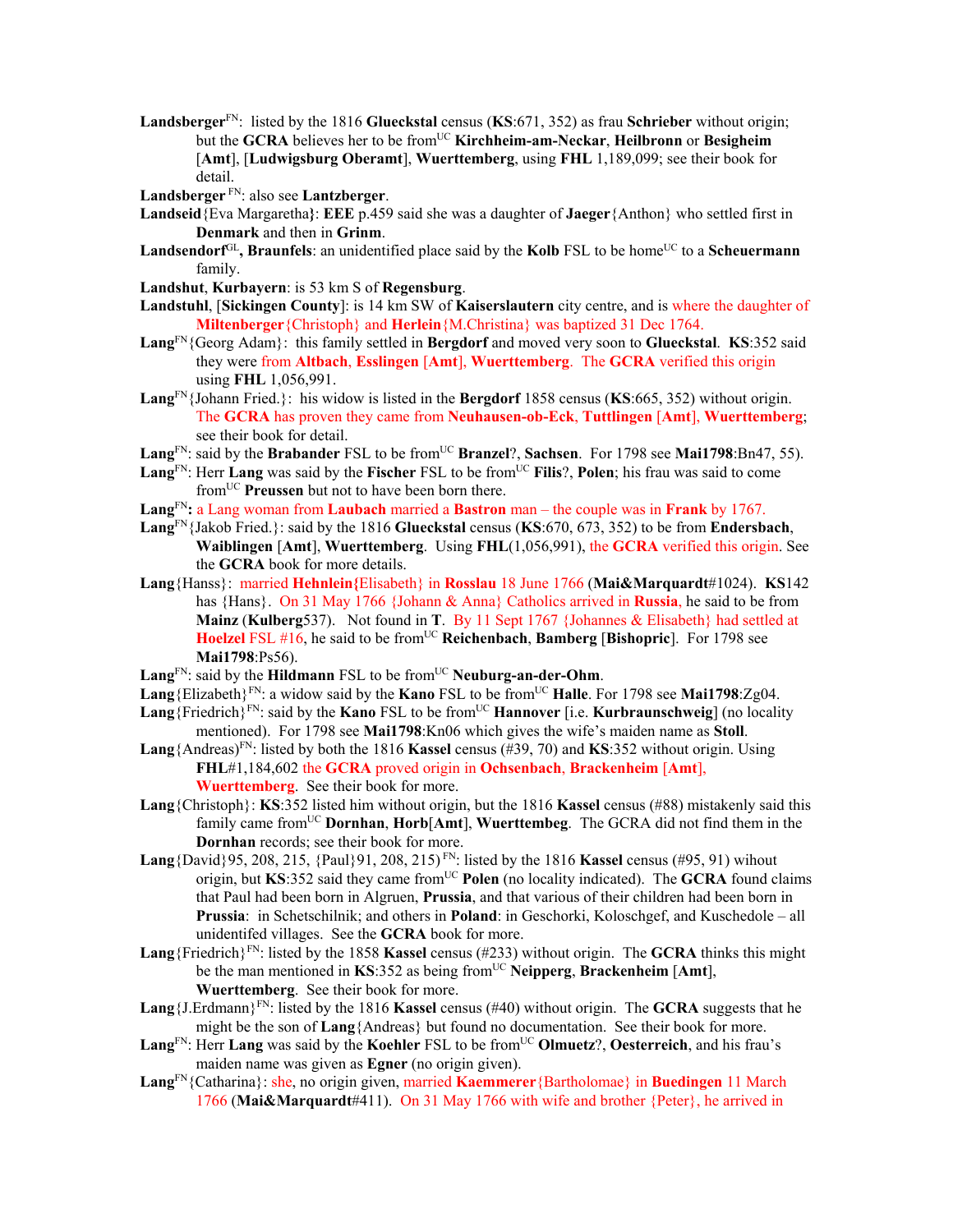**Russia**, said to be from **Mainz** (**Kulberg**552). Not found in **T**. By 14 May 1767 {Bartel & Katharina} had settled at **Leichtling** FSL #17, he said to be fromUC **Seligenstadt**, [**Kur-**]**Mainz**. **KS**137 says he was fromUC **Altenstadt** near **Buedingen** (**Mai&Marquardt**#411). **KS**142 has {Bartholomaei}.

- Lang<sup>FN</sup>: said by the Louis FSL to be from<sup>UC</sup> Algesheim, Kurmainz.
- Lang<sup>FN</sup>: said by the Messer FSL to be from<sup>UC</sup> **Isenburg** (no locality mentioned), and a Meisinger orphan is living in the household. **Bonner** proved the maiden name of this wife as **Meissinger**, who like her orphaned brother was from **Aulendiebach**.
- Lang<sup>FN</sup>: said by the **Rosenheim** FSL to be from<sup>UC</sup> Dunnigen?. For 1798 see Mai1798:Rm22.
- **Lang**{J.Christoph}: fromUC **Momart**, **Erbach** [**County**] married **Burger**{A.Margaretha} in **Buedingen** 9 May 1766 (**Mai&Marquardt**#625). Not found in **Kulberg** or in **T**. By Aug. 1767 he with wife {A.Maria} had settled in **Shcherbakovka** FSL #44, said to be fromUC **Momart**, **Erbach** [**County**]. For 1798 see **Mai1798**:Sv35, which said his then wife's maiden name was **Taub**{A.Maria}. See also **KS**142.
- Lang<sup>FN</sup>: said by the **Volmer** FSL to be from<sup>UC</sup> **Hertzheim**, **Kurmainz**.
- **Lang**{Melchior}: married **Ekhart**{Catharina} 24 April 1766 in **Luebeck** (**Mai&Marquardt**#625 & **KS**142). ). On 31 May 1766 he and wife {Anna} arrived in **Russia**, he said to be from<sup>UC</sup> **Hanau** [**County**] (**Kulberg**625). Not found in **T**. By 12 May 1767 he with wife {M.Catharina} and brother-in-law **Bensler/Benzel**{J.Jacob} had settled at **Warenburg** FSL #11, he said to be fromUC **Bladernheim**, **Hanau** [**County**].
- **Lang**{J.Georg}: son of the former {Joh.} of<sup>UC</sup> **Erlang** married in **Woerhd** 29 May 1766 **Fesinger**{Appolonia} (Mai&Marquardt #817). **KS**142 said he was from<sup>UC</sup> **Erlangen**. On 31 July 1766 {Johann & Anna} arrived in **Russia**, he said to be from<sup>UC</sup> Viernau (Kulberg3867). Later in 1766 {Gorge & Apolonia} in **Oranienbaum** took transport for the **Volga** (2250-2251). Not found in any published FSL. {Georg} was a widower in **Zug** in 1798 (Zg29), but they are listed in no FSL nor in **T**, nor is there any indication they moved to **Zug** from another colony, so they are possible **Zug** first settlers.
- **Lang**FN{Johann}: he married in **Buedingen** on 8 March 1766 **Bergmann**{A. Maria}

(**Mai&Marquardt**#386, **KS**121, 142). I could not find them in a published FSL.

- **Lang**{Georg Friedr.}: **KS**142 says he left **Dorheim** near **Fritzlar** fofr **Russia**. No further information found.
- **Lang**{Michael}: **KS**142 says he left **Lorbach** near **Buedingen** for **Russia**. No further information found.
- **Lang**{Nicolaus}: **KS**142 says he left **Wallroth** near **Schluechtern** for **Russia**. Found no further information.
- **Lang**FN: this family name was found recorded in **Herborn** marriage records 1762-1767, and in **Schotten** parish records for many generations prior to 1767; see **Flegel** trip.
- **Lang**FN: also see **Lange**.
- **Lang, Gerhard**RN**:** has spent years tracking German settlers through **Denmark** into Russia. His research shows that the **Doenhof Legler**s stopped in **Havetoft,** and **Flensburg, Schleswig Holstein** in the early 1760s before going on to Russia.
- **Langd**GL, [**Hessen-Darmstadt Landgraviate**]: is 4 miles NE of **Nidda** and 14 miles SE of **Giessen, Hessen**, and said by the **Buedingen** ML to be home<sup>UC</sup> to the **Gruen** woman who married in 1766 a **Franck** man; later the couple went to **Roethling**; Stumpp says it is near **Giessen (Mai&Marquardt**#720). It also said by the **Buedingen** ML to be home<sup>UC</sup> to **Schmidt**{Christian} who in 1766 married a **Rohn** woman in **Buedingen** (**Mai&Marquardt**#542); they may have settled in **Brabander**.
- **Langdorf**?, **Lothringen**: an unidentifed place said by the **Hoelzel** FSL to be home<sup>UC</sup> to an **Allerborn**/**Ahlerborn** family.
- **Lange**FN: according to the **Doenhof** FSL he was a step-son in a **Kestle** household from **Wuerttemberg** (no locality mentioned).

Lange<sup>FN</sup>: said by the **Katharinenstadt** FSL (#33) to be from<sup>UC</sup> Nieder-Ramstadt, Darmstadt.

Lange<sup>FN</sup>: his wife is said by the **Katharinenstadt** FSL to be from<sup>UC</sup> Westfalen (no locality mentioned). **Lange**<sup>FN</sup>: said by the **Kratzke** FSL (#25) to be from<sup>UC</sup> **Kiel**, **Holstein.** 

Lange<sup>{Friedrich+w}: **Kulberg**138 said they were of the Reformed faith from<sup>UC</sup> Witterau. Not found in</sup>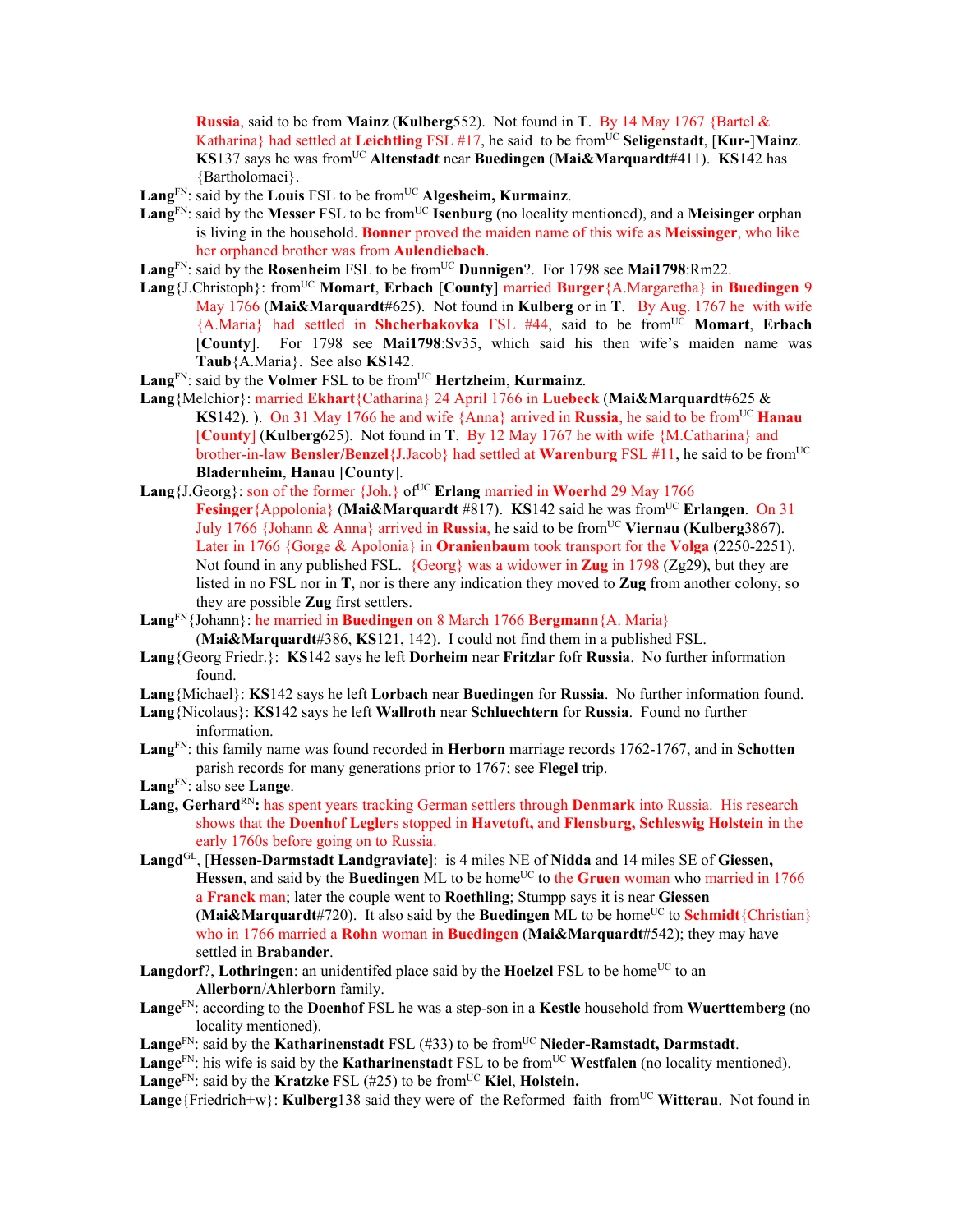**T** or in any published FSL.

- Lange<sup>FN</sup>: said by the **Paulskaya** FSL to be from<sup>UC</sup> Salzberg. In 1798 the family name was spelled Lang (**Mai1798**:Zg4,29).
- Lange/Lang<sup>FN</sup>{J.Philipp}: Lutheran, from<sup>UC</sup> Schoenberg Amt, Erbach County, arrived at Fridericia, **Juetland Royal Province** in May 1760. In Jan 1765 with wife and 7 children he reregistered in a Danish colony (**EEE** p.497). By Aug 1766 they had settled in **Schaefer** FSL #4 which said he was fromUC **Schoenberg**. For 1798 see **Mai1798**:Rh4 and Sf22.
- **Lange**?, **Kurtrier**: an unidentified place said by the **Leitsinger** FSL to be home<sup>UC</sup> to a **Dink** family.
- **Langebach**?FN: said by the 1798 census to be the maiden name of frau **Buechner** of **Dehler** (**Mai1798**:Dl11).
- **Langebach**{A.Elisabeth} married **Hochum**{Johann} 23 May 1766 in **Luebeck** (**Mai&Marquardt**#58). They arrived without children in **Russia** 8 Aug 1766 (**Kuhlberg**3976). Later in 1766 in **Oranienbaum** they with 1 child took transport for the **Volga** (**T**5236-5238). Not found in any later source.
- **Langebranich**(?)GL, was an unidentified locality which according to the **Frank** FSL was in the state of **Erbach** and was home<sup>UC</sup> to a **Hoffmann** family. There is a Lauerbach just S of the city of **Erbach**.
- **Lang(en)**{Gertraud}: **KS**142 says this widow with 5 children left **Bieber** or **Lohrhaupten** in 1765 for **Russia**. No further information was found.
- **Langen**GL, is some 8 miles N of **Darmstadt** city and said by the **Frank** FSL to be in the state of **Hessen-Darmstadt** and home<sup>UC</sup> to a **Hof** family. It is also some 8 miles SW of **Offenbach**, and is said by the **Roethling** FSL to be in the **Offenbach** region of **Hessen** and to be home<sup>UC</sup> to a **Grein** family. Said by the **Mueller** FSL to be home<sup>UC</sup> to a **Both** family; Kuhlberg gives the state as *Darmstadt*.
- **Langenalb**, **Baden-Durlach**: is 11 miles SE of **Karlsruhe** city, and was said by the **Galka** FSL to be home<sup>UC</sup> to **Dalinger/Dahlinger** {Christoph} and {Maria} families. Using a report from the Evangelischer Oberkirchenrat, Landeskirchliches Archiv, abstracting from **Langenalb** church records, Dick Kraus proved this origin: the widow Maria (nee **Wackenhut**) had married her **Dalinger** husband in 1735 in **Langenalb** – the record provides birthdates for both bride and groom and the names of each of their fathers.
- Langenbach<sup>GL</sup>, Isenburg: an unidentified place said by the Kolb FSL to be home<sup>UC</sup> to a Mai family. Isenburg surely is a mistake and this place must actually be the next entry.
- Langenbach, [Nassau-Usingen Principality]: said by the Dehler FSL to be home<sup>UC</sup> to a Graf{Heinrich} family. Said by Kuhlberg to be in **Nassau**.
- **Langenbeutingen**, [**Hohenlohe Principality**] (now in **Baden-Wuerttemberg**): is 7.5 km WNW of **Oehringen** city. **Gerhard Lang** evidently found the **Frank**{J.Heinrich} family here before they moved on to **Denmark** and to **Doenhof** in **Russia**.
- **Langenbrand**GL, **Bieselberg** [**parish**], **Calw** [**Amt**], **Wuerttemberg**: the **GCRA** thinks this the most likely origin of the **Raschez**/**Rometsch**/**Rumetz** family that went, probably via **South Prussia**, to **Kassel**.
- **Langenbrombach**, **Breuberg Condominium**, was the place **Hoffmann**{J.Heinrich} lived just before immigrating to **Frank** (**Gieg1**).
- Langendorf<sup>GL</sup>: an unidentified place said by the **Ober-Monjou** FSL to be home<sup>UC</sup> to a **Fleischmann** family. There are 9 places of this name in Germany and 5 in Poland and the Czech Republic.
- **Langendorf**GL, **Wuerzburg** [**Bishopric**]: is 13 miles NW of **Schweinfurt** city, and said by the **Brabander** FSL to be home<sup>UC</sup> to a **Glitsch** family.
- **Langenfeld**<sup>GL</sup>: an unidentified place said by the **Graf** FSL to be home<sup>UC</sup> to **Stollmann**'s wife. There were many such place names in the Germanies.
- **Langenhain**, [**Hessen**-]**Darmstadt** [**Landgraviate**]: is 11 km ENE of **Wiesbaden** city centre and was said by the **Laub** FSL to be home<sup>UC</sup> to a **Schmidt** family. Said by the **Warenburg** FSL to be home<sup>UC</sup> to **Fuehrer** and **Mueller**{J.Georg} families.
- **Langenkandel**GL: is **Kandel**.
- **Langenprozelten**GL, **Gelnhausen/Gemuenden (Main), Hessen** is now in **Bavaria** some 23 miles SE of **Gelnhausen, Hessen**, and 2 miles E of **Gemuenden, Bavaria**, and is said by the **Roethling** FSL to be home<sup>UC</sup> to **Ellang** and **Gobert/Gobel** families.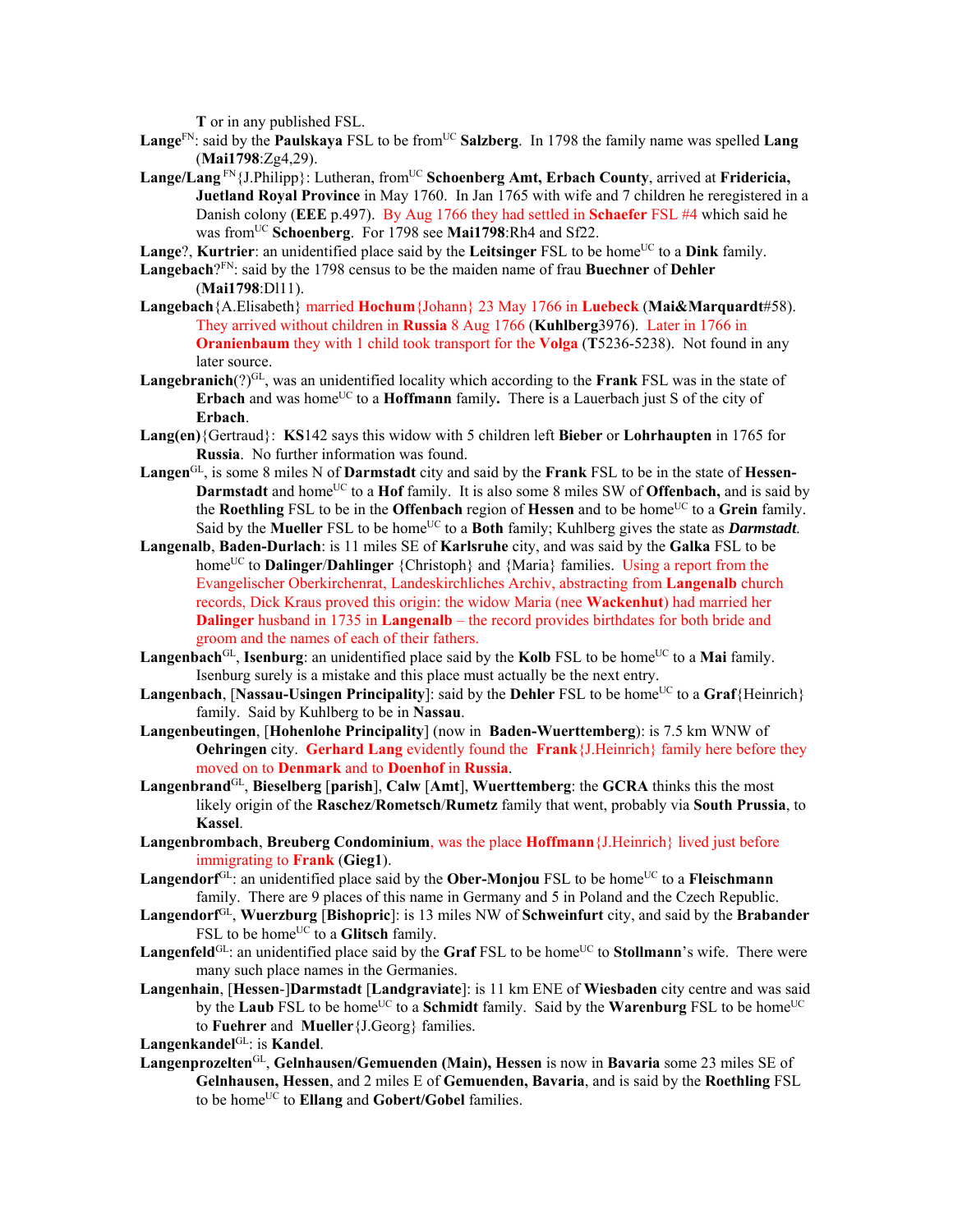- **Langenprozelten**<sup>GL</sup>, **Kurmainz**: is said by the **Roethling** FSL to be home<sup>UC</sup> to a **Rebart** family This surely is the same place as the preceding entry … the area being within **Kurmainz** in those days. **Langenreuth**: is 4.4 km NNE of **Pegnitz** city.
- **Langensalz**GL**, Tomsk**: an unidentified place said by the Kromm version of the **Jagodnaja Poljana** FSL to be near **Hamburg** and to be home<sup>UC</sup> to a **Schumacher** man who came here later than the first settlers (p.35).
- **Langensalza**GL**,** [**Kur-**]**Sachsen**: is now **Bad Langensalza**, **Thueringen**, some 56 miles NE of **Fulda, Hessen**, and 19 miles NW of **Erfurt**. Said by the **Jost** FSL to be home<sup>UC</sup> to a **Hagen** family. Said by the **Kolb** FSL to be homeUC to a **Reuber** family. The **Buedingen** ML says this **Reiber** man married in 1766 a **Ringel** woman (**Mai&Marquardt**#371); however he shows up in **Kolb** in 1767 with a **Roth** wife. Said by the **Stahl-am-Karaman** FSL  $(\#18)$  to be home<sup>UC</sup> to **Wenzel/Vitzel**{J.Gottfried}.

Langensalzberg<sup>GL</sup>, Isenburg: an unidentified place said by the Kolb FSL to be home<sup>UC</sup> to Thiel families.

- **Langenschwartz**GL: is some 16 miles ESE of **Alsfeld**, and said by the **Buedingen** ML to have been homeUC to both a **Ruhl** man and his **Lutz** bride who may have gone to **Kraft (Mai&Marquardt**#648). : Said by the **Buedingen** ML to be home<sup>UC</sup> to a **Bapst** man who married a **Schneider** woman in 1766; by 1767 this couple was in **Krasnoyar**; Stumpp says that Langenschwarz is near **Huenfeld, Hessen** (**Mai&Marquardt**#645). Said by the **Buedingen** ML to be home<sup>UC</sup> to a **Schaeffer** woman who married a **Peter** man in 1766; by 1767 this couple was in **Walter** (Mai&Marquardt#690). Said by the **Buedingen** ML to be home<sup>UC</sup> to **Lufft**{A.Dorothea} who married **Rueppel**{Georg} 16 May 1766; by 1767 this couple was in **Kutter** (**Mai&Marquardt**#690).
- **Langenschwarz**GL, **Freie Adelprovinz der alten Ritter**: is some 11 miles NNW of **Fulda** city, and said by the **Walter** FSL to be home<sup>UC</sup> to **IIs**, **Schaefer** and **Schissler** families. Same place as the prior entry.
- **Langenstadt**?<sup>GL</sup>, **Nuernberg**: said by the **Lauwe** FSL to be home<sup>UC</sup> to a **Weiss** family. There is a Langenstadt some 5 miles S of **Kulmbach** city, but it lay in territory that surely belonged either to Bayreuth Margraviate or the Thurnau barony, not to Nuernberg Imperial City.
- **Langenstein**GL: an unidentified place said by the **Paulskaya** FSL to be home<sup>UC</sup> to a **Rickes**? family. There were at least 4 Langenstein in the Germanies.
- Langenstein<sup>GL</sup>, [Kur-]Sachsen: an unidentified place said by the Holstein FSL to be home<sup>UC</sup> to a Meder family. There is a Langenstein in **Sachsen-Anhalt** some 3 miles SW of **Halberstadt** but it was not in **Kursachsen**.
- **Langensteinbach**GL, **Karlsruhe** [**Amt**], **Baden**: is some 7.5 miles SE of **Karlsruhe** city and based on **FHL**(1,189,472) the **GCRA** believes that this was home<sup>UC</sup> to the **Brandner** family that went to **Glueckstal**. See their book for more information.
- **Langensulzbach**GL**, Weissenburg Kreis, Elsass**: is now called Langensoultzbach, is some 10 miles SW of **Wissembourg, Alsace, France**, and was home to an **Eider** family that settled in **Hoffnungstal, Bessarabia**.
- **Langeraltar**(?):an unidentified place said by the **Katharinenstadt** FSL to be home<sup>UC</sup> to a **Vollmer** family. This might be either Langenargen, **Baden-Wuerttemberg** (18 miles SE of **Konstanz**), or perhaps **Langensalza, Thuengen**.
- **Langgoens**GL**,** [**Hessen-Darmstadt**]: is some 6 miles S of Giessen city, and was the home of the **Wagner** man who settled in **Frank**, and to his ancestors back to 1620 as well.

**Langolf**FN: see **Lamgolf**.

- **Langolff**FN: see **Lamgolf**.
- Langhaas<sup> FN</sup>: said by the **Seelmann** FSL to be from<sup>UC</sup> **Enheim**, **Bamberg** [Bishopric][sic?]. I did not locate them or any descendants in **Mai1798**.
- **Langhart**{Ludwig}: **KS**142 says he left **Winnweiller(?)** in 1767 for **Russia**. No further information found.
- **Langheim**GL, **Ansbach** [**Margraviate**]: an unidentified place said by the **Katharinenstadt** FSL to be home<sup>UC</sup> to a **Riedel** family.

**Langhobel**:go to **Langhosel**.

Langhofer<sup>FN</sup>: said by the **Dobrinka** FSL to be from<sup>UC</sup> **Oldorf**(?), **Mecklenburg**. Later spelled **Langholf**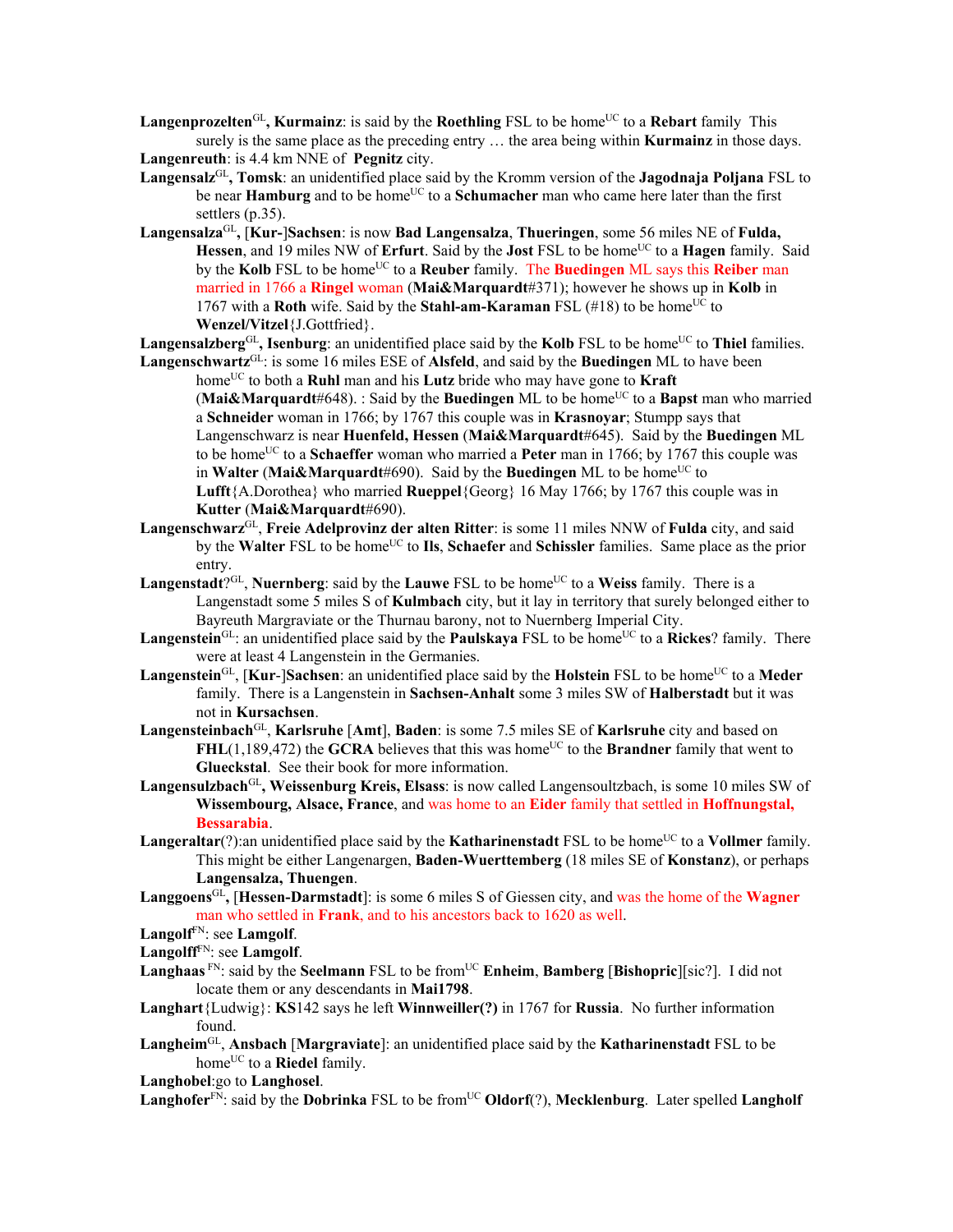(**Mai1798**:Db39).

**Langholf**FN: see **Langhofer**.

- **Langhosel/Langhobel**{A.Catharina}: married **Temming**{Friedrich Gottlieb} in **Rosslau** 16 April 1766 (**Mai&Marquardt**#950). **KS**160 has {Kath}. **KS**142 has **Langhobel** and the wrong year: 1765. On 15 Sept 1766 this **Deming**(?) couple arrived in **Russia,** he said to be fromUC **Sachsen**  (**Kulberg**#45270). Later in 1766 **Demming**{Fridrick Gottfried & A.Catrina} with no children took transport in **Oranienbaum** for the **Volga** (**T**234-235). Not found in any published FSL.
- **Langlitz**FN{Nicolaus}: **KS**142 says he left **Spangenberg** with his step-son {J.Peter} and his **Orth** fatherin-law**.** On 14 Sept 1766 he, wife {Anna}, 2 sons and {Heinrich} his father-in-law arrived in **Russia,** he said to be from **Darmstadt** (**Kulberg**6482). By 16 Sept 1767 he, wsife {A.Margareetha}, son {J.Heinrich} and step-and **Spangenberger** step-son {J.Peter had settled at **Jagodnaja Poljana** FSL #68, he variously said by the Kromm and the Pleve versions of the FSL to be fromUC **Nidda** or fromUC **Eichelsdorf**, **Nidda** (p.32), [**Amt**, **Hessen-Darmstadt**], or from **Ober Seemen, Gedern Amt, Stollberg** near **Nidda** (p.34).
- **Langmacher** FN{Marx/Markus}: married **Janssen**{Margaretha} 16 June 1766 in **Luebeck**  (**Mai&Marquardt**96). Not found in **T**. By 11 Aug 1767 {Markus} age 21 along with his wife, the widow **Krus**{Wibke} age 25, had settled with no children at **Stahl-am-Tarlyk** FSL #69, he said to be from<sup>UC</sup> Heist, [Schleswig-Holstein Royal Duchy]. She was the widow of **Krus**{Jacob} and was simultaneously listed as head of her own oneperson household at **Stahl-am-Tarlyk** FSL #68, said to be fromUC **Minden** in the same **Duchy**. {Markus & Wibke} evidently had married immediately after {Jacob}'s 13 Oct 1767 death (FSL #68) and just before the 13 Aug 1767 **Stahl** census was recorded. Not found in **T**. In 1798 **Maier**{Simon} age 72, a widower recently arrived from M**ariental**, was head of a **Stahl** household which included a 7 yr-old boy, possibly a son of **Maier** and his **Brinkmann** wife {Elisabeth}, and her two **Metzler** sons ({Elisabeth} was a **Metzler** widow), plus her two **Langmacher** step-children (she also a **Langmacher** widow), as well as the **Borger** husband of her **Langmacher** step-daughter. (**Mai1798**:St17)

**Langmann** FN: see **Landmann**.

- **Langsdorf**{J.Georg}: **KS**142 says he left **Pohl-Goens** near **Friedberg** to go to **Russia**. No further information.
- **Langsdorf**GL, [**Solms-Hungen**]: confirmed home of the **Trupp**s who are said to have gone to **Frank**.
- **Langstadt**, [**Hanau County**]: 22 km ENE of **0** city center, and where **Rudolph**{Johannes} was born, baptized, married and raised his pre-**Russia** children.
- Languedoc<sup>GL</sup>: the area of southern France around the Gulf of Lion on the Mediterranian. Said (no locality indicated) by the **Brabander** FSL to be home<sup>UC</sup> to **Obert**{Renard} and {Georg} families. Kuhlberg said this was in **Frankreich**.
- **Langweiter/Langweiler**?FN{J.Hinr./Heinrich}: fromUC [**Hessen-**]**Darmstardt** [**Landgraviate**] married **Hoffgesang**{A.Elisab.} 3 June 1766 in **Luebeck** (**Mai&Marquardt**238). On 12 Sept 1766 **Langweiler**{Johann & Elisabeth}, no child, arrived in **Russia (Kulberg**4697). Later in 1766 this Lutheran couple in **Oranienbaum** took transport for the **Volga** (**T**1443-1445). By 3 Aug 1767 they had settled at **Paulskaya** FSL #112, he said to be from<sup>UC</sup> Leusel. In 1798 Langweiler was living in **Naeb** with a **Zang** wife {A.Elisabeth} (**Mai1798**:212).
- **Lanhausen**: an unidentified place said by the **Stephan** FSL to be home<sup>UC</sup> to a **Helfenbein** family. The only **Lanhausen** I can find is 9 km SSW of **Bremerhaven** city centre and then apparently was in **Bremen Duchy**, **Kurbraunschweig**. Stumpp (p.134) either misread the record or took **Lanhausen** to be a mistake for **Landenhausen** which is 6 km SE of **Lauterbach** city and was then in **Reidesel Barony**.
- **Lanken**<sup>GL</sup>: said by the **Shcherbakovka** FSL to be home<sup>UC</sup> to the **Riffel** famly. There were at least 3 Lankens in the Germanies. One was 31 km E of **Hamburg** city centre, in **Lauenburg Duchy**, **Kurbraunsweig**.
- Lankiewiez<sup>FN</sup>: said by the **Husaren** FSL to be from<sup>UC</sup> Witebsk, Polen. I could not find this family in the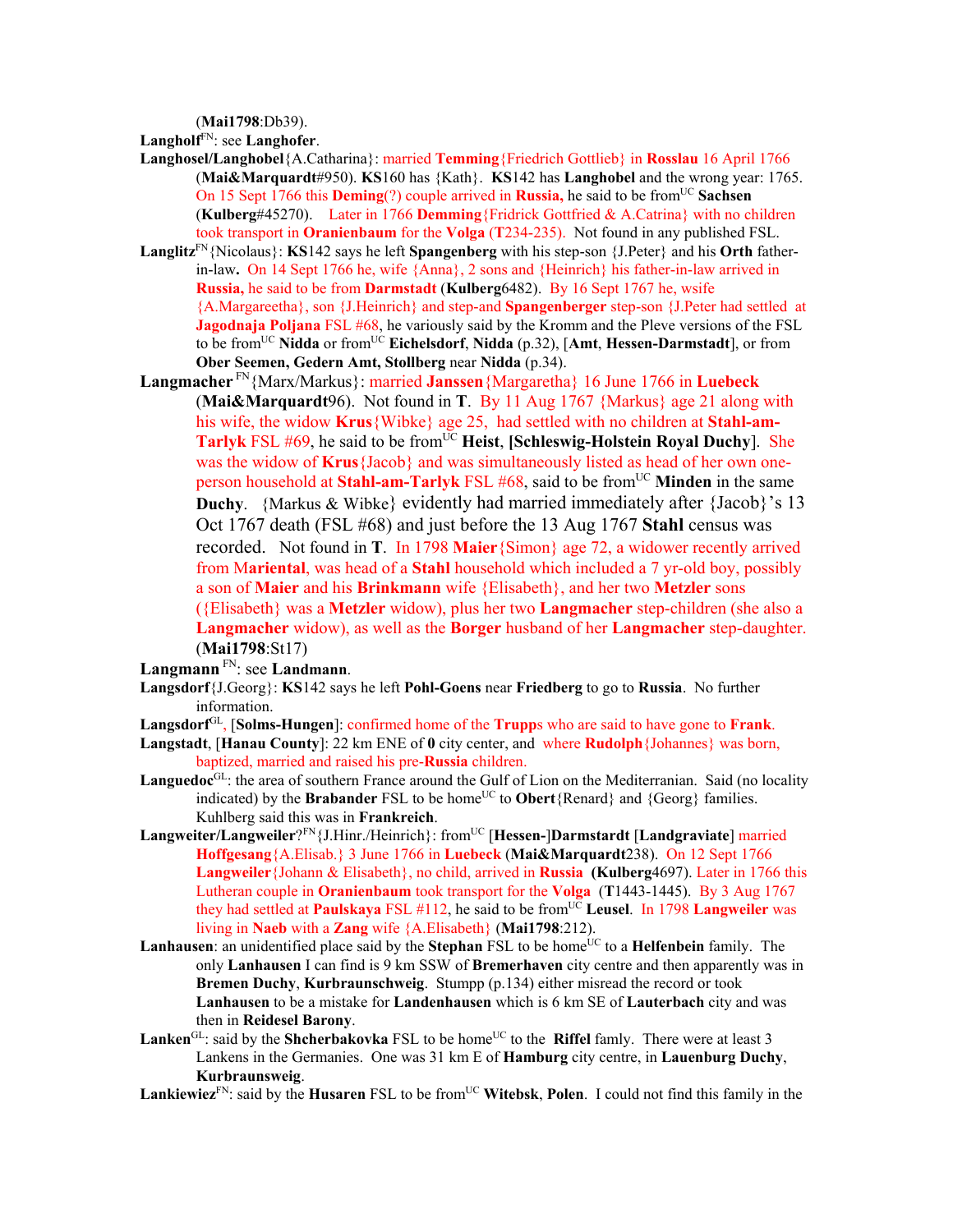1798 Volga censuses.

- **Lannauer**{Eva Marg.}: daughter of the former {J.Nicol.} of<sup>UC</sup> **Windsheim married Sinn**{Gg.Wenzel} in **Woehrd** 29 April 1766 (**Mai&Marquardt#**780). **KS**158 has **Windsheim Bad**. **KS**142 says to see **Sinn**{Georg}. Not found in any later source.
- **Lannert** FN: also see **Lappert**.
- Lans(?)<sup>GL</sup>, was an unidentified locality which according to the **Frank** FSL was in the state of **Hessen-Darmstadt** and was home<sup>UC</sup> to a **Schauermann** family.
- **Lantzberger/Landberger**{Zacharias/Zacharius}: on 25 July 1766 {Zacharius} arrived in **Russia**, single, said to be from **Wuerttemberg** (**Kulberg**2507). Later in 1766 {Zacharius} accompanied them in transport from **Oranienbaum** to the **Volga** (**T**3116). By 30 Aug 1767 {Zacharias} was living in the household of **Pauly**{J.Georg & M.Dorothea} and said to be from Bei der Kirche(?), **Wuerttemberg** (**Schaefer** FSL 50b). I did not find him in **Mai1798**.
- **Lantzenhain**GL: see **Lanzenhayn**.
- Lanz<sup>GL</sup>, Witteberge: an unidentified place said by the **Enders** FSL to be home<sup>UC</sup> to frau Gitle? and to a **Ming** family.
- Lanzberg?<sup>GL</sup>, **Brandenburg**: an unidentified place said by the **Fischer** FSL to be home<sup>UC</sup> to frau **Kepp**?.
- **Lanzenbach**<sup>GL</sup>: an unidentified place said by the **Boregard** FSL to be home<sup>UC</sup> to a **Hartmann**{Philipp} family. There is such a place 8.5 miles W of **Bonn** city.
- **Lanzenhayn/Lantzenhain**GL: is some 14 miles SW of **Schlitz** city and was in the **Riedesel Barony**. See **Schlitz**.
- **Laoschburg**(?)<sup>GL</sup>, [**Kur-]Bayern**: an unidentified place said by the **Katharinenstadt** FSL to be home<sup>UC</sup> to a **Ressendorf** family.
- **Laplen**?, **Dofen**?: an unidentified place said by the **Brabander** FSL to be home<sup>UC</sup> to a **Chavalier**? family;. Kuhlberg said this was in **Frankreich**.
- **Lapp**{Barbara}: In 1767 arrived with new husband **Hartung**{Philipp} in **Frank** FSL #13. For 1798 see **Frank** #41 which gives her maiden name as **Lapp** (**Mai1798**:Fk41). **Bill Pickelhaupt** says he found the origin of both members of this couple.
- Lapp<sup>FN</sup>{Carl/Karl}: of Reformed faith, he arrived single in Russia on 1 May 1766 with siblings {Christian, Johann and Anna} in his household (**Kulberg**473). None of them were found in **T**. By 1767 he and new wife  ${A.Margaretha}$  [she may have been a widow since there was a 4.5 year old son in the household – ed.] had settled in **Frank** FSL #14 which said he was from from<sup>UC</sup> **Pferdsbach**(?), **Isenburg. Bill Pickelhaupt** says he found Carl's origin.
- Lapp<sup>FN</sup>{Christian}: of Reformed faith, he arrived single in Russia on 1 May 1766 in the household fo his brother Carl} (**Kulberg**473). He was not found in **T**. By 1767 he, still single, had settled in **Frank** FSL #31 which said he was from from<sup>UC</sup> **Pferdsbach**(?), **Isenburg. Bill Pickelhaupt** says he found Christian's origin.
- **Lapp**FN: listed by both the 1816 **Kassel** census (#109) and **KS:**353 without origin, but said by the 1816 **Glueckstal** census (#94) to be from **Diefenbach**, **Maulbronn parish**, **Vaihingen** [**Amt**], **Wuerttemberg**. Using **FHL**(1,187,160), the **GCRA** verified this origin. See the **GCRA** book for more.
- **Lapp**FN: said by the **Norka** FSL to be the orphaned children of Heinrich Lapp and the step-children in a **Henkel** household. For 1798 see **Mai1798**:Fk71 and Nr99.
- **Lapp**FN: this family name was found recorded in **Schotten** parish records for many generations prior to 1767; see **Flegel** trip.
- **Lapp**FN: also see **Laub** and **Soepp**.
- **Lappegan/Lategan**<sup>FN</sup>: said (both spellings) by the **Kano** FSL to be from<sup>UC</sup> Werne. Spelled **Lattigan** with the wife's maiden name given as **Trouba** in 1798 (**Mai1798**:Zg06).
- **Lappert**<sup>FN</sup>: said by the **Schaefer** FSL to be from<sup>UC</sup> Weinheim, **Kurpfalz**. In 1798 spelled **Lannert** (**Mai1798**:Sf1).
- **Lardenbach**, [**Laubach County**]: is 5 km SE of **Gruenberg. KS126** says it was home<sup>UC</sup> to **Eckert**{J.Heinrich}, also see **Laurenbach**..
- **Laroesch**FN (**Loresch** in the **Stahl-am-Karaman** FSL #44): fromUC **Rosbach**, **Thuengen Barony** according to the **Buedingen** ML 7 April 1766. The **Schaed** bride {Rosina} was also fromUC **Rosbach** (**Marquardt**#483). For 1798 see **Mai1798**:Sk7.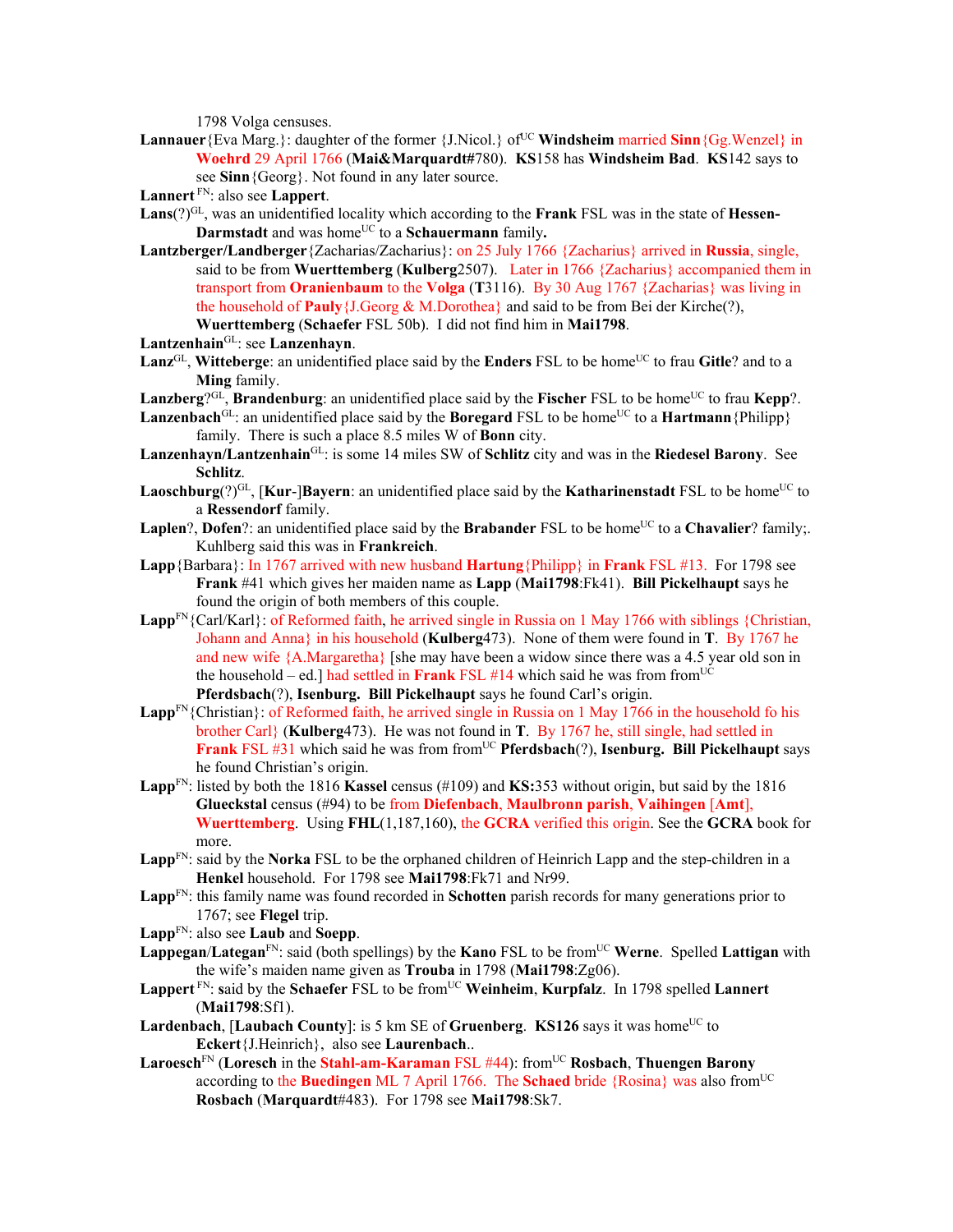- **Larressingle** $(?)^{GL}$ : an unidentified place said by the **Katharinenstadt** FSL to be home<sup>UC</sup> to a Letran family. There is a Larressingle village in the Pyrenees in **France**!
- **Larsen**FN: said by the **Schaefer** FSL to be fromUC **Nasku**?, **Daenemark** [**Kingdom**], with a **Manus** stepson in the household. The Larsens surely died prior to the 1798 Volga censuses.

# **Larsen**<sup>FN</sup>: the wife was said (no locality mentioned) by the **Schaefer** FSL to be from<sup>UC</sup> [**Hessen**-

### ]**Darmstadt** [**Landgraviate**].

Larsen<sup>FN</sup>{Rosemary}; the AHSGR village coordinator for Kamenka and Pfeifer colonies.

**Larsh**GL, [**Kur**-]**Mainz**: see **Lorsch**, [**Kur**-]**Mainz**.

- Lass<sup>FN</sup>: said by the **Laub** FSL to be from<sup>UC</sup> **Klauswetz**?, **Mecklenburg**. In 1798 spelled **Laas** (**Mai1798**:Lb14).
- **Lass/Latz**FN{A.Rebecca}: married **Hansen**{Peter}in **Luebeck** in Oct. 1765 (**Mai&Marquardt**#34). This couple is listed in **Kulberg**731 and in the **Reinhard** FSL #23. For 1798 see **Mai1798**:Rh23.
- Lateau<sup>FN</sup>: said by the **Seelmann** FSL to be from<sup>UC</sup> **Saint-Julien-de** ...?, **Dauphin**?. I did not locate them or any descendants in **Mai1798**.

**Lategan**FN: see **Lappegan**.

**Latmer**FN: see **Ladner**.

**Latoszkowa**: aka **Latschanow**.

- La Tour<sup>GL</sup>, Frankreich: an unidentified place said by the **Degott** FSL to be home<sup>UC</sup> to a **Degenhardt** family. There are several La Tours in France.
- **Latschanow**, **Poland**: an unidentified place which the **GCRA** thinks may have been Latschanow-bei-**Kepa** near old Warsaw now absorbed within **Warsaw** city; found by the **GCRA** to be associated with a **Weber** family.
- **Lattenbach**<sup>FN</sup>: said by the **Dehler** FSL to be from<sup>UC</sup> **Menning**, [**Kur-**]Bayern. I could not find this family in the 1798 Volga censuses.

**Lattigan**FN: see **Lappegan**.

**Lattmer**FN: see **Ladner**.

Latvia<sup>GS</sup>: see Lifland.

**Latz**FN: see **Lass**.

- **Laub**FN{J.Heinrich}: from **Niederohm**UC, married **Schmidt**{M.Magdalena} in **Friedberg** 15 Aril 1766 (**Mai&Marquardt**#313). With wife {Marianna} and 2 children he arrived in Russia on 4 July 1766, said to be fromUC **Darmstadt** (**Kulberg**#2138). Not found in **T**. By 12 July 1767 with wife  $\{Magdalena\}$  and 3 children, he had settled at **Laub** FSL #1, said to be from<sup>UC</sup> Niederhof, **Darmstadt**.
- Laub/Lapp<sup>FN</sup>{Hans Georg}: from<sup>UC</sup> **Kuernbach**(?), **Wuerttemberg**, arrived at **Flensburg**, Schleswig **Royal Duchy** in June 1762 as the farmhand of **Heinrich**{Georg}. With wife {Agnesse} he requested permission to leave **Denmark** in January 1765 (p.**EEE** 497). By July 1766 they were settled at **Reinwald** FSL #10 which said he was from<sup>UC</sup> **Heilbronn**, **Wuerttemberg** [Duchy]. Spelled **Lapp** in 1798 (**Mai1798**:Rw9, Sz10).
- **Laub**VV: (aka **Tarlyk**) is a Lutheran German village on the eastern side of the Volga founded in 1767. Its FSL is now published in Pleve, Einwanderung …, vol.III, pp. 19-36. According to this, the first settlers were from the following places {italics indicate information from the Kuhlberg list} with the family names shown here in parens. Other spellings of family names, usually from later sources are in square brackets. Verified corrections are in red. The number with the family name

is their household number in the FSL: from **Alten, Holstein**: (**Baecker**48); from **Appenrod, Darmstadt**: (**Wiederkehr**[**Witterker**]18); from **Augsburg**: (**Fendel**52); from **Backnang**, **Wuerttemberg**: (**Hort**[**Horth**]47 and possibly **Schwachewer**?47a); from **Birkenfeld**: (**Kagel**59 and possibly **Bernhardt**59a); from **Bradern**?, **Ansbach**: (**Dauer**41); from **Bubenheim**?, **Kurpfalz**: (**Heller**8, **Schneider**11); from **Burbach**, **Darmstadt**: (**Blau**19); from **Colmar**, **Elsass**: (**Ganser**16 and possibly **Graf**16a); from **Darmstadt**: (**Stahlmann**36);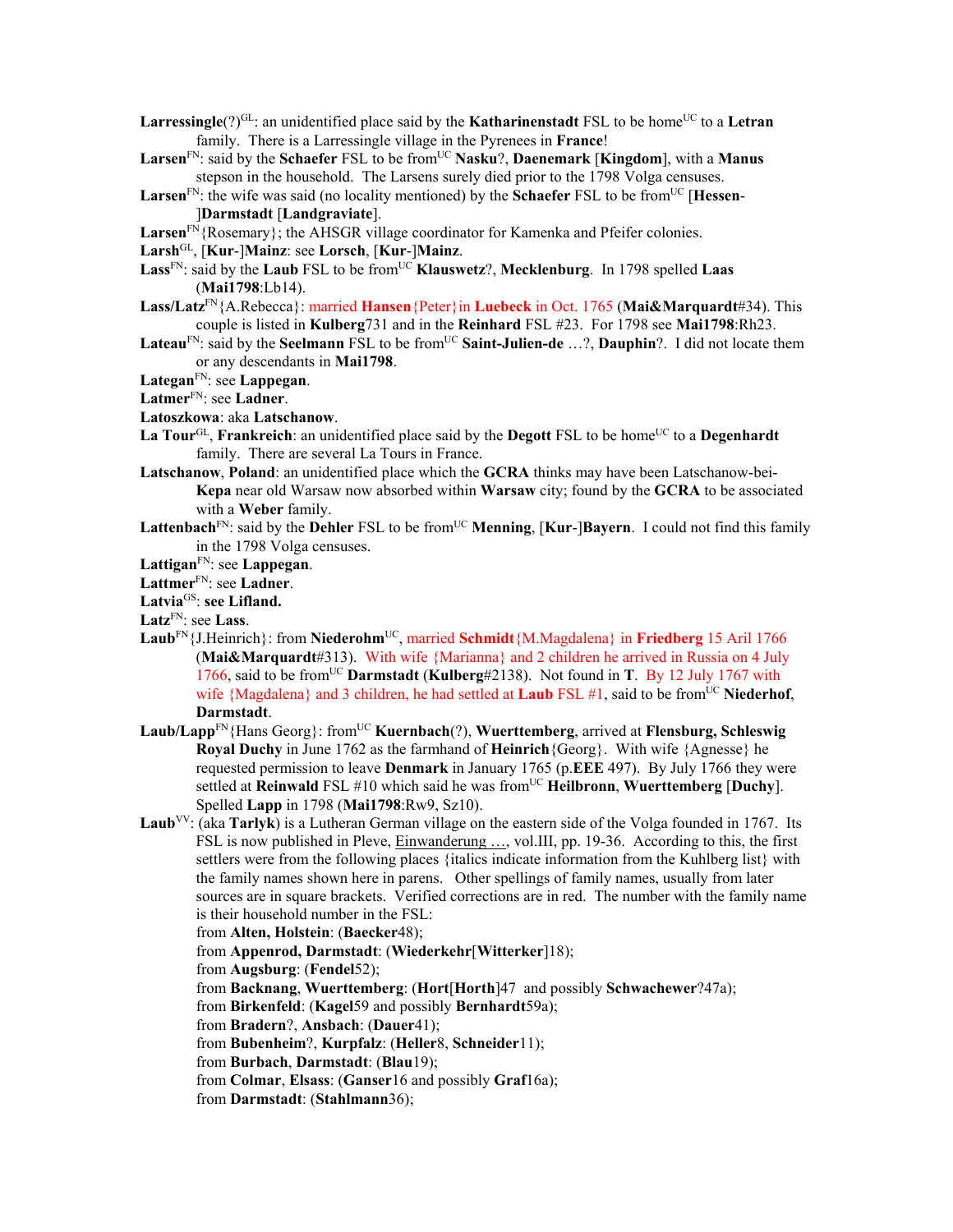from **Dinkelsbuehl**, **Schwaben**: (**Trap**[**Trapp**]49); from **Eberstadt**, **Darmstadt**: (**Kreutzer**17); from **Ebingen**, **Wuerttemberg**: (**Strasser**53); from **Eichenborn**, **Nassau-Weilburg**: (**Engelmann**31 and possibly **Flach**31a); from **Erschten Hellbrunn**?, **Holstein**: (**Schwimle**64); from **Fischbach**, **Falkenstein**: (**Merk**[**Moerck**,**Merck**]32); from **Frankfurt-am-Main**: (**Reibich**[**Rossbach**??]54); from **Freiwalde**, **Preussisch-Schlesien**: (**Sommer**51); from **Grebenhain**, **Alsfeld**: (**Kruse**20); from **Grebenhain**, **Darmstadt**: (**Wiel**[**Will**]29); from **Griesheim**, **Frankfurt-am-Main**: (**Lohmann**38); from **Guestrow**, **Mecklenburg**: (**Sasse**46 and perhaps **Eckardt**[**Eckhardt**]46a); from **Hasselborn**, **Nassau**: (**Belz**[**Beltz**/**Betz**]60); from **Hof**, **Bayreuth**: (**Gerwelheim**?50 and possibly **Antor**50a); from **Kiel**, **Holstein**: (**Althausen**66, **Stern**34); from **Kirsbach**, **Kurpfalz**: (**Engel**63); from **Klauswetz**?, **Mecklenburg**: (**Lass**[**Laas**]37); from **Kloster**, **Boehmen**: (**Horn**45); from **Koenigsberg**, **Brandenburg**: (**Bitter**30); from **Koenigsberg**, **Darmstadt**: (**Bruek**[**Brick**]28, and possibly **Kous**?28a); from **Koenigsberg**, **Preussen**: (**Wikster**?[**Vigek**?]42); from **Krumbach**, **Darmstadt**: (**Hermann**[**Herrmann**]9); from **Krusenfeld**?, **Mecklenburg**(**Vorrath**[**Vorath**]67); from **Kundenschburg**?, **Hessen-Kassel**: (**Kohl**55); from **Langenhain**, **Darmstadt**: (**Schmidt**7); from **Loch**, **Kurpfalz**: (**Ritz**23); from **Merenberg**, **Nassau-Weilburg**: (**Deis**2); from **Nassau-Idstein**: (**Schumann**26); from **Niederhof**, **Darmstadt**: (**Laub**1); from **Niederkirchen**, **Zweibruecken**: **Jung**44); from **Ober-Ramstadt**, **Darmstadt**: (**Bichner**[**Bruechner**]3, **Hinkel**22, **Kuhlmann**5,58, **Rothgang**[**Rottenheiser**?]4); from **Rappoldshofen-bei-Neustadt-an-der-Aisch**, **Bayreuth**: (**Kolb**56); from **Rosenfeld**, **Wuerttemberg**: (**Stuertz**[**Stuetz**]27, and possibly **Mueller**27a); from **Rossdorf, Darmstadt**: (**Busch**10, **Franz**13, **Friedrich**14, **Schaefer**15, **Simon**57); from **Roth**, **Hessen-Kassel**: (**Kahler**21); from **Saryhausen**?, **Wuerttemberg**: (**Ludwig**40); from **Schmiedeberg**?, **Sachsen**: (**Hermann**[**Herrmann**]43); from **Schwanheim**, **Darmstadt**: (**Eberlein**6); from **Serapen**?, **Kurpfalz**: (**Seiler**39); from **Sommersdorf**, **Ansbach**: (**Leikam**33); from **Stuttgart**?, **Wuerttemberg**: (**Full**?68); from **Tennig**?, **Ansbach**: (**Weber**12, and possibly **Braun**12a); from **Vollerwiek**?, **Holstein**: (**Benedickt**[**Benedict**]24); from **Waldgirmes**, **Darmstadt**: (**Zubiks**[**Zubick**]62); from **Waltz**?, **Nassau-Idstein**: (**Aulmann**35); from **Wetzlar**: (**Hinkelmann**61, **Roth**25); from **Zwickau**, **Sachsen**: (**Hepfner**65). **Laubach**FN{J.Peter}: according to the **Krasnoyar** FSL orphan living with an **Armbruester** family that was fromUC **Homburg**, **Darmstadt. Laubach**FN: said by the **Messer** FSL to be a step-son living in the **Lehr** household.

Laubach<sup>GL</sup>, Buedingen<sup>[sic]</sup>: said by the **Krasnovar** FSL to be home<sup>UC</sup> to a **Griesmann** family. Laubach is only 18 miles NNW of **Buedingen** city, but it was the seat of its own state, **Solms-Laubach** and it did not belong to **Buedingen** or **Isenburg**.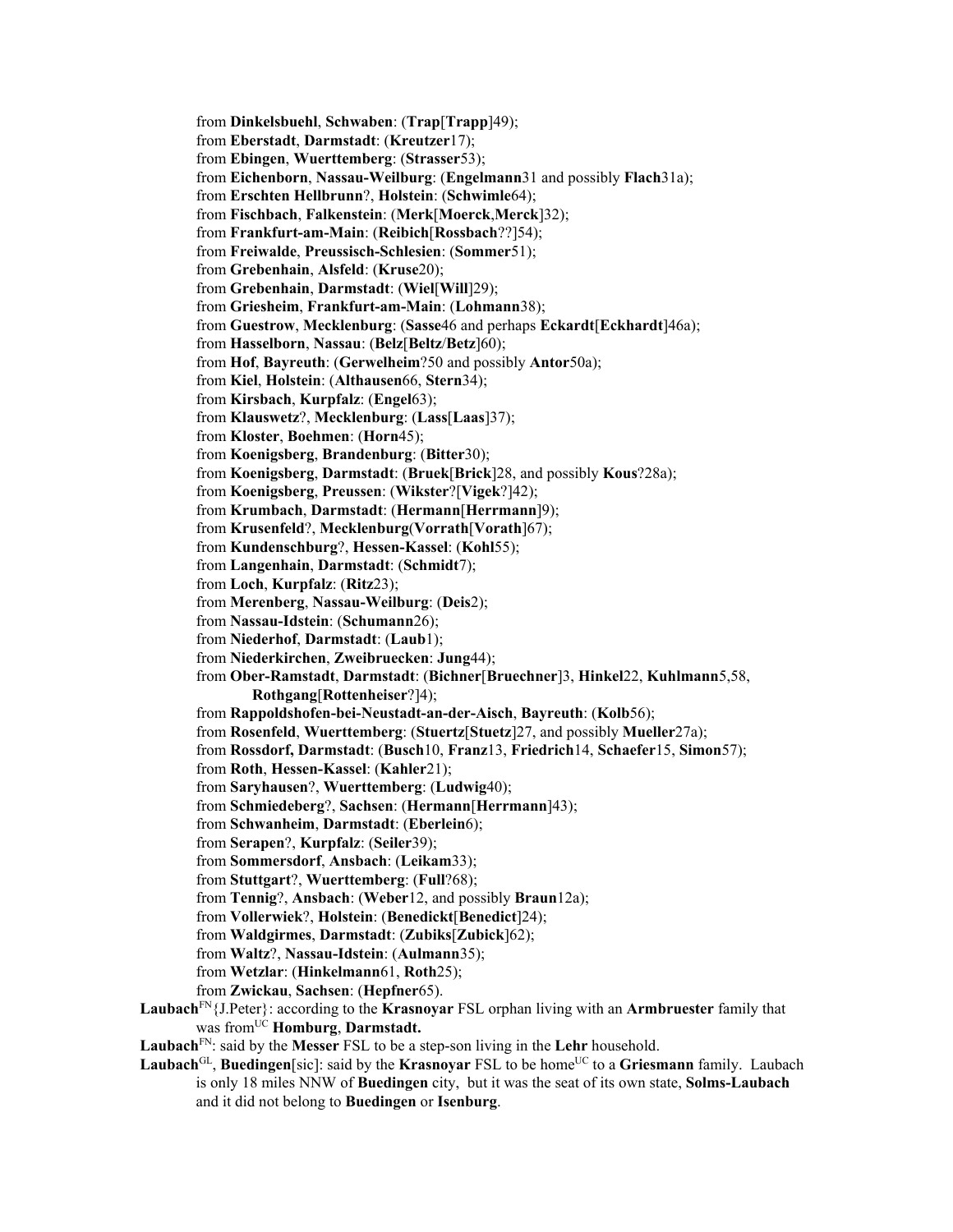- Laubach<sup>GS</sup>: short for the independent state of **Solms-Laubach County** which was seated in the town of Laubach, which is some 13 miles ESE of **Giessen** city.None of the following references mentions a locality:The **Lang** wife of a **Bastron** man was from **Laubach**; the couple went to **Frank.** Said by the **Grimm** FSL to be home<sup>UC</sup> to a **Worms** family, but the **Buedingen** ML says that this **Wurm** man fromUC **Freyenseen** married a **Gruen** woman in 1766 (Mai&Marquard#501). Said by the Koehler FSL to be home<sup>UC</sup> to a Diel family; the Buedingen ML said this family was from<sup>UC</sup> Hoechst in the Wetterau (Mai&Marquardt#709); Hoechst probably was in **Hanau County**, just S **of Solms-Laubach County** lands. Said by the **Krasnoyar** FSL to be homeUC to **Baecker**, **Diel**, **Eckart/Eckardt**, **Eusel**, **Felsinger**, **Fischer**, **Fritz**, **Hessler**, **Idt**, **Jaeger**, **Keller**, **Kins**?, **Kraus**, **Kuenzler**, **Lenz**, **Meier**, **Pfeifer**, **Pieh**, **Schad**, **Schaefer**, **Schetz**, **Schneider**, **Schreiner**, **Wieser**, and perhaps **Schneider** and **Zimmer** families. Said by the **Ober-Monjou** FSL to be home<sup>UC</sup> to a **Metzer/Metzler** family. Said by the **Schaefer** FSL to be home<sup>UC</sup> to frau **Lerch**{Rudolph} the widow of **Nicolaus**{Johann}. Said by the **Schulz** FSL to be home<sup>UC</sup> to a **Zitzer** family.
- **Laube**FN: see **Lauwe**.
- **Laube**VV: an alternative name for **Lauwe**VV.
- **Lauben**<sup>GL</sup>: an unidentified place said by the **Kano** FSL to be home<sup>UC</sup> to a **Bleier** family. Said by the **Ober-Monjou** FSL to be home<sup>UC</sup> to a **Gruendler** family and possibly to **Hesslich** and **Wahl** orphans as well. There are 3 such places in Germany and 1 in Poland.
- Laubenheim, Kurmainz: an unidentified place said by the Keller FSL to be home<sup>UC</sup> to the Martin and **Philipp**{Adam} families. This might be either 3 miles S of **Bingen** town, or what is now the neighborhood on the southern edge of Mainz city.
- **Lauber**?FN{Konrad, Eleonore, A.Maria}: Not found in **Kulberg** or in **T**. Said by the **Reinhard** FSL #20 to be step-children in **Rolof**{Paul H.} household. I could not find them in **Mai1798**.
- **Lauber**{J.Heirnich}: **KS**142 says he left **Dornholzhausen** near **Friedberg** with wifce {A.Kath.} and 3 sons: {Peter, Johannes, J.Heinrich} to go to **Russia**. No further information.
- **Lauber**{J.Heinrich}: **KS**142 says he left with wife {A.Kath.Elis} and 2 sons. No further information.
- **Lauber**{Konrad}: **KS**142 says he left with wife {A.Maria} and 2 sons. No further information.
- **Laubhan** FN: said by the **Shcherbakovka** FSL to be from<sup>UC</sup> **Nerreth**, [**Nuernberg Imperial City**]. For 1798 see **Mai1798**:Sv11, 12, 30 and 60.
- **Laubuseschbach**, [**Wied-**]**Runkel** [**County**]: is 10 miles E of **Runkel** town, and was said by the Leitsinger FSL to be home<sup>UC</sup> to a Neuhof family. Said by the Warenburg FSL to be home<sup>UC</sup> to a **Heil** family.
- Lauch<sup>FN</sup>: said by the **Anton** FSL to be from<sup>UC</sup> **Hanau** (no locality mentioned). Spelled Laut in 1798 (**Mai1798**:An57).
- **Lauchner/Leichner**FN{Joh.}: son of the former {Joh.} of **Wolkenstein, Bamberg** married in **Woehrd** 30 May 1766 **Winter**{Barbara} daughter of {Melchior} of **Aalen, Swabia** (**Mai&Marquardt**#818). **KS**142 says they were headed for **Dehler**. On 12 Sept 1766 this couple arrived in **Russia**, he said to be from **Bamberg** (**Kulberg**#6152). Later in 1766 they took ship in **Oranienbaum** for the **Volga** (**T**5684-5685). By 11 Sept 1767 they had settled at **Hoelzel** FSL #56, he said to be fromUC **Untersteinbach**, **Bamberg** [**Bishopric**]. For 1798 see **Mai1798**:Dl22 (where the maiden name of the then frau Lauchner is given as **Schumann**), Hz34; also spelled **Leichner** (Ps15).

```
LauchnerFN: see Winter of Lauwe.
```
**Lauck**FN{Philipp}: on 4 July 1766 with wife {Elisabeth} and 5 children he arrived in **Russia**, said to be fromUC **Isenburg** (**Kulberg**#1858). By August 1767 his widow and 4 children had settled in **Doenhof** FSL #79 which said she was from<sup>UC</sup> Gelnhausen (no locality mentioned). **Jim Picklehaupt** says he verified this origin.

- **Lauda**GL, [**Wuerzburg Bishopric**]: is some 18.5 miles SW of **Wuerzburg** city, and said by the **Kano** FSL to be home<sup>UC</sup> to a **Nuss** family.
- **Laudenbach**GL**,** is an unidentified locality which, according to the **Frank** FSL, was in the **Freie Adelprovinz der alten Ritter**(?) and was home<sup>UC</sup> to a **Schapf**(?) family, There are numerous Laudenbachs and Lautenbachs in Germany. This may well have been **Lauterbach**, see below.

**Laudenbach**GL, **Bergstrassen**: an unidentified place said by the **Preuss** FSL to be home to an **Bengler**

**Lauck**FN: also see **Leik.**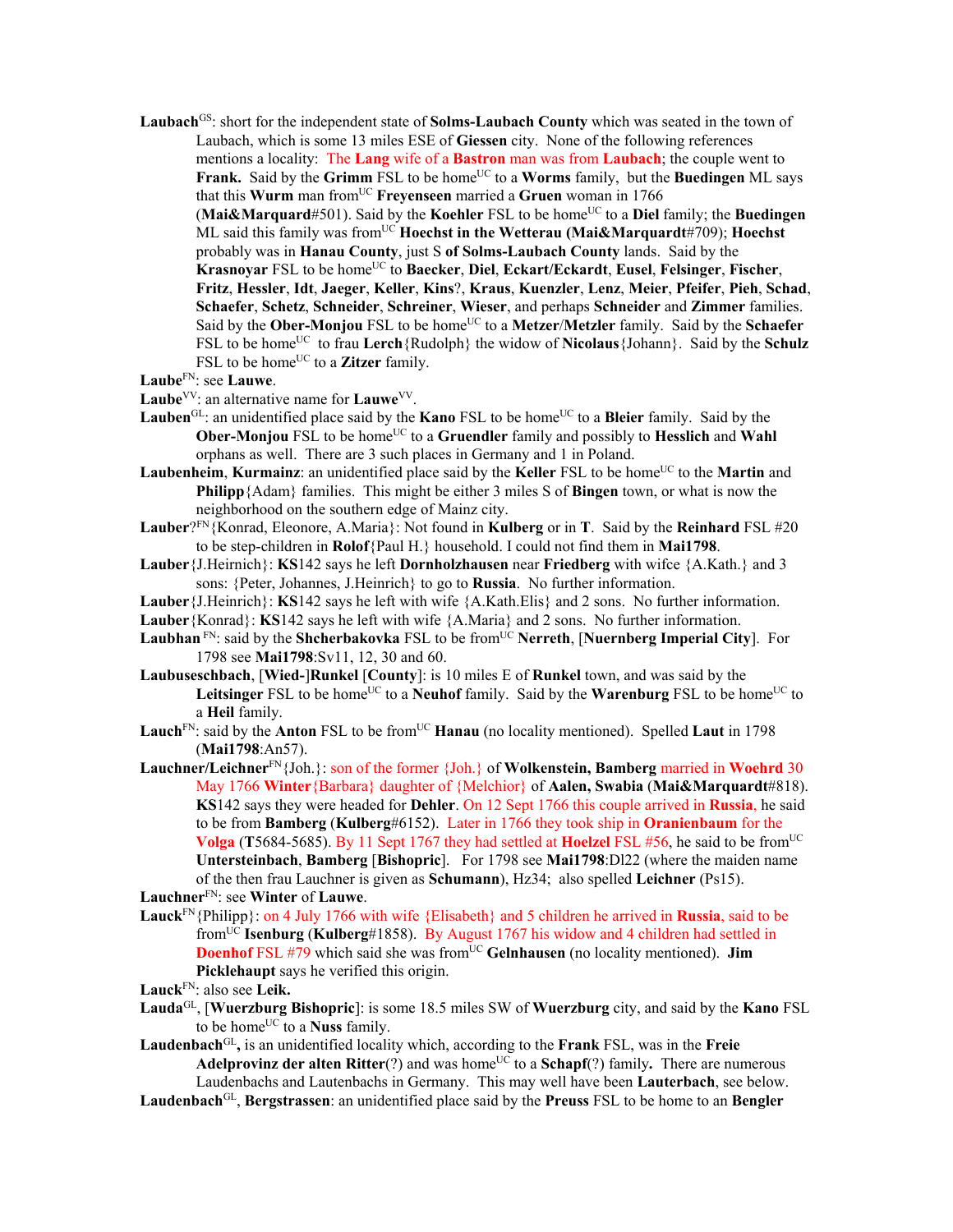family. This is the same place as the next entry.

- **Laudenbach**?, **Kurpfalz**: is on the Bergstrasse 19 km NE of **Mannheim** city centre and was said by the **Schuck** FSL to be home<sup>UC</sup> to **Berger** and **Destein** families. In his first translation Pleve spelled this **Ladonerbach**(?).
- **Laudenbach**GL, **Mannheim** [**Amt**], **Baden**: is some 11 miles NE of **Mannheim** city, and said by the 1816 Glueckstal census to be home<sup>UC</sup> to the Schell family. This is the same place as the previous entry, except 50 years later.
- **Laudenberg**, [**Kurmainz**]: is 24 km S of **Miltenberg**-am-Main, and said by the **Shcherbakovka** FSL to be home<sup>UC</sup> to the **Meier**{Martin} family. See also **Ladenburg**.
- **Lauderbach**FN: see **Lauterbach**.
- **Lauenburg Duchy**GS->GL: just E of **Hamburg Imperial City**, independent to 1705 when absorbed by **Kurbraunswieg** (i.e. Hanover) and so until 1810-15 when subsumed into Hanover Kingdom. **Lauenhain**: see **Lauenheim**.
- **Lauenheim**?: said by the Recruiter Beauregard's list (Lk150) to have been home<sup>UC</sup> to **Burghardt**{Georg}. Kuhlbereg said this was in Bamberg. This probably was 37 km NE of **Coburg** city, the in **Bamberg Bishopric**, and is now called **Lauenhain**.
- **Lauer**FN{Jakob s/o Elis.}: listed by the **Bergdorf** 1816 census with no origin (**KS**:665) but said by **KS**:353) to have been from **Kayh**, **Herrenberg** [**Amt**], **Wuerttemberg**. However, the **GCRA** has proven their origin in **Ehrstaedt**, **Sinsheim** [**Amt**], **Baden** using **FHL**(1,336,611). See their book for more detail.
- **Lauer**FN{Elisabetha}: the **GCRA** proved this widow came to **Bergdorf** from **Neckarzimmern**, **Mosbach** [**Amt**], **Wuerttemberg**. See the **GCRA** book for detail.
- **Lauer**FN{Eva Rosina}: listed as frau **Richert** in the 1816 **Glueckstal** census (**KS**:670, 673) with no origin. The **GCRA** proved her origin in **Pfaeffingen**, **Tuebingen** [**Amt**], **Wuerttemberg**, using **FHL** 1,457,485; see their book for detail.
- Lauer {Jacob}: Lutheran, from<sup>UC</sup> Baden-Durlach Margraviate arrived at **Flensburg, Schleswig Royal Duchy** in July 1761. In May 1765 with wife {Eva} and 3 sons he requested permission to leave **Denmark** (**EEE** p.498). On 6 June 1765 he and his **Keiger** wife {Eva} had a daughter baptized in **Luebeck** (**Mai&Marquardt**#1343). Later they were found listed in the church books of **Neu-Saratowka** colony near **St. Petersburg** (**EEE** p.498).
- Lauer<sup>FN</sup>{Ludwig}: said by **Ober-Monjou** FSL #95 to be from<sup>UC</sup> **Pfaffenwiesbach**, [Wallbott Barony]. I could not find this man in the 1798 Volga censuses.
- **Lauer**<sup>FN</sup>{Jacob}: with his **Huber** wife {Barbara} arrived in **Russia** 31 July 1766, he said to be from<sup>UC</sup> **Darmstadt** (**Kulberg**2750). By 21 Aug 1767 he seems to have died, his widow to have married **Bernhard**{Anton} in **Rothammel**, band two of his children to be step-children in the **Bernhard**  household (**Rothammel** FSL #6 and 6a).
- Lauer<sup>FN</sup>{Carl}: said by the **Schwed** FSL to be from<sup>UC</sup> **Breslow**?, **Schweden**. I could not identify them or any likely descendants in **Mai1798**.
- Lauer<sup>FN</sup>{A.Maria}: the wife of {Carl} was said by the **Schwed** FSL to be from<sup>UC</sup> **Breslau**?, **Holstein**.
- **Lauf**<sup>GL</sup>: an unidentified place said by the **Boregard** FSL to be home<sup>UC</sup> to a **Schneider** {Christian} family. There are at least 5 Laufs in **Bavaria** and 1 in **Baden**-**Wuerttemberg**.
- **Laufach**GL**, Hessen-Darmstadt**: now in **Bavaria** is 6 miles ENE of **Aschaffenburg** city; see **Lofert**. Laufer<sup>FN</sup>: said by the Messer FSL to be from<sup>UC</sup> Hessen (no locality mentioned).
- **Lauffen-am-Neckar**GL, **Heilbronn** [**Amt**], **Wuerttemberg**: is some 5 miles SW of **Heilbronn** city, and was proven by **GCRA** to be home to the **Rembold** and **Schneider**{J.Friedrich}families that went to **Glueckstal**. Also was proven by the **GCRA** to be home to the **Schaefer** family that settled in **Neudorf**. See the **GCRA** book for more.
- **Lauggen**<sup>GL</sup>, **Wuerttemberg**: an unidentified place said by the **Graf** FSL to be home<sup>UC</sup> to a **Tak** family.
- **Laumann**FN: said by the **Schuck** FSL to be fromUC **Muenschbach**, **Schoenberg**. For 1793 and 1798 see **Mai1798**:Mv2641,Su15 and Gb55.
- Launert {Nicolaus}: from<sup>UC</sup> Lindenfels married **Oberreich** {A.Elisabetha} 20 June 1766 in **Buedingen** {**Mai&Marquardt**#705). **KS**147 has Nick. **KS**142 has **Lindenfels** near the **Bergstrasse**. No further information.
- **Launsdorf**: now **Launstroff**, France, is 5 miles W of **Merzig**, Saarland, Germany. **Darrell Brungardt**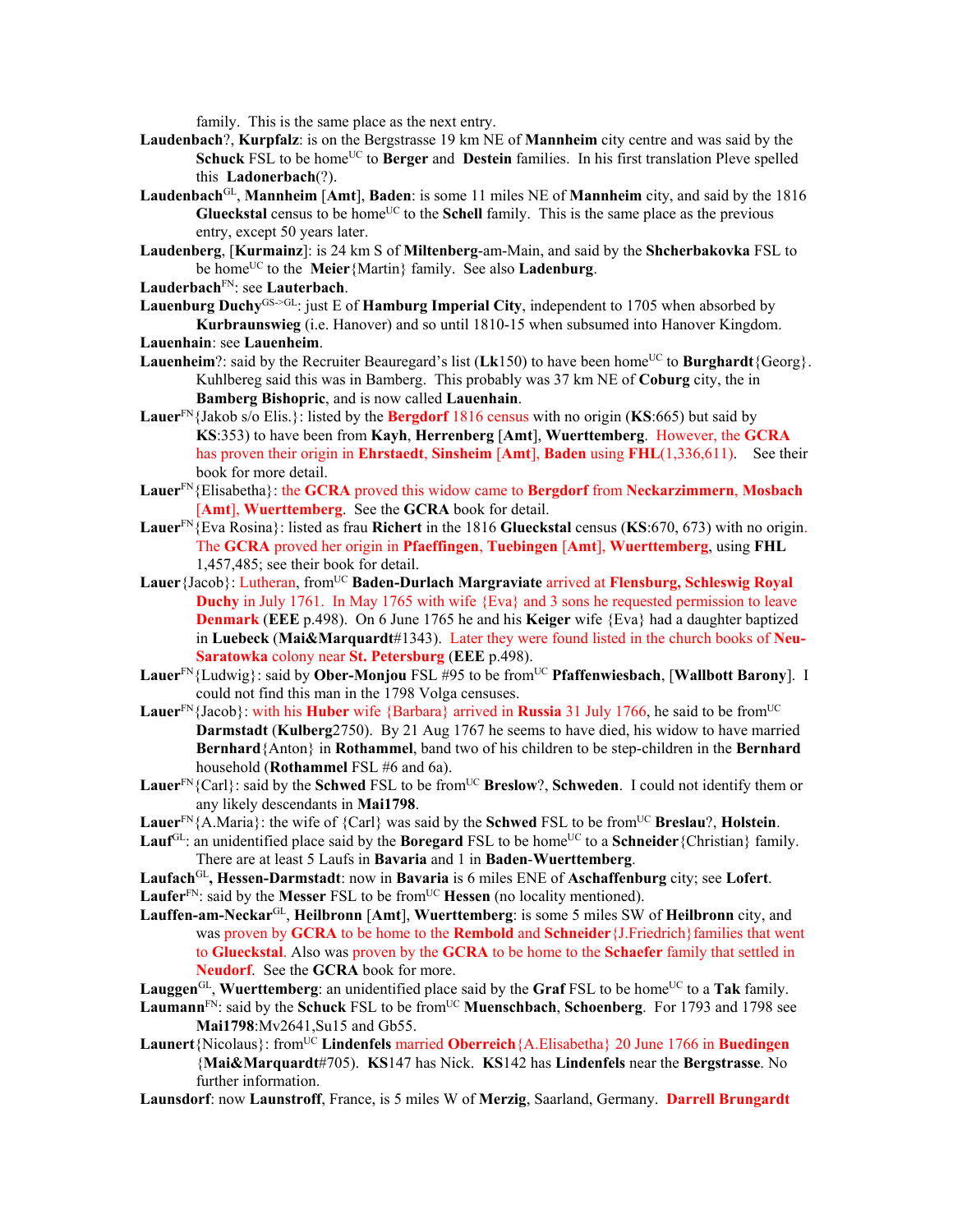found it to be home to the **Allerborn**/**Ahlerborn** family that settled in **Hoelzel**.

**Launstroff**, **Lorraine**, **France**: is 5 miles W of **Merzig**, Saarland, Germany. It is **Launsdorf** in German. **Laup**FN: a misprint on **KS**:353 for **Laux**; see the **GCRA** book for detail.

- **Laurenbach**<sup>GL</sup>, Laubach County: said by the Walter FSL to be home<sup>UC</sup> to a Vajas/Foltz family. The Walter Research Group identified this place as **Lautenbach**, but I suspect it was **Lardenbach, Hessen**.
- **Laurent**<sup>FN</sup>: said by the **Louis** FSL to be from<sup>UC</sup> Busendorf, **Lothringen**. In 1798 the family name was spelled **Lorang** (**Mai1798**:Ls5,13).
- Lausi(?)<sup>GL</sup>, see Lauzes.
- **Lausitz**<sup>GL</sup>: said by the **Boaro** FSL to be home<sup>UC</sup> to a **Bilzack** and possibly a **Rettich** family. There is a Lausitz in **Brandenburg** some 13 miles NE of **Laas, Saxony**.
- **Laut**FN{Cathar. Elisab.}: married in **Luebeck** 17 July1766 **Otto**{Conrad} both from **Usingen**  (**Mai&Marquardt**#258). On 8 Aug 1766 this couple arrived in **Russia,** he said to be from **Nassau (Kulberg**3413). Not found in **T**. By 1 July 1767 he, wife {Katharina E.} and her sis {A.Margaretha} had settled at **Bangert** FSL #15, he said to be from **Mittelhausen, Nassau**-**Usingen**. Had they died by 1798??
- **Laut**{M.Margaretha}: wife of **Schwenck**{J.Matthias}, their daughter, {A.Elisabeth}was baptised 24 June 1766 in **Luebeck** (**Mai&Marquardt**#1305). Her husband arrived in **Russia** on 12 Sept 1766 with no mention of a wife (**Kulberg**5394). Not mentioned in **KS**.
- **Laut** FN: mistakenly named **Laux** in the 1858 **Kassel** census (#222) with no origin given, and in **KS**:354 mistakenly identified as the **Laux** family from **Markgroeningen**. Using **FHL**#247,603 the **GCRA** proved their origin in **Goecklingen**, **Landau** [**Amt**], **Rheinpfalz**.
- **Laut**{Elizabeth}<sup>FN</sup>: she is listed in the 1798 **Straub** census as the wife of **Dellos** (hk74) and the widow of **Zerr** who "lived in **Kukkus**" (**Mai1798**:Sr34). I cannot find her in any FSL.
- **Laut** FN: also see **Lauch**.

**Lautahl**<sup>FN</sup>: said by the **Kraft** FSL to be from<sup>UC</sup> **Berlin**. Also spelled **Lautal**.

**Lautal**FN: see **Lautahl**.

- **Lautenbach**GL, **Laubach County**: I do not believe such a place existed in **Laubach County**; see **Laurenbach**.
- Lautenbach<sup>GS</sup>: an unidentified German state.

Lautenschlaeger<sup>FN</sup>: said by the Belowescher Kolonien FSL to be from<sup>UC</sup> Mainz (no locality mentioned). Lautenschlaeger {Hans Nicolaus/Johannes/J.Georg}: son of {J.Juergen} from<sup>UC</sup> Erbach married in

- **Luebeck** 22 July 1766 **Daumer**FN{Margaretha E.} (**Mai&Marquardt**#1325). On 12 Sept 1766 this couple and newborn son arrived in **Russia**, he said to be from<sup>UC</sup> **Erbach** (**Kulberg**#5699). Not found in **T**. By 16 Sept 1767 this couple, son, and two **Goetz** orphans {Katharina & Margaretha E.} had settled at **Jagodnaja Poljana** #63 & 63a, he said to be from<sup>UC</sup> Erbach. The Kromm version of the FSL says he may have been fromUC either **Erbach** or **Offenbach**. For 1798 see **Mai1798**:Yp30.
- **Lauter**GL, is an unidentified locality which according to the **Frank** FSL was in the state of **Hessen-Darmstadt** and was home<sup>UC</sup> to 2 **Becher** families.. There is a Lautern 11.5 miles SSE of **Darmstadt.**
- **Lauterbach**<sup>FN</sup>: said by the **Boaro** FSL to be from<sup>UC</sup> Si[eg]burg(?), **Kurpfalz**. Moved elsewhere in 1770 (**Mai1798**: Mv265).
- **Lauterbach**<sup>FN</sup>: said by the **Kraft** FSL to be from<sup>UC</sup> **Burgsinn**.
- Lauterbach<sup>FN</sup>: said by the **Norka** FSL to be from<sup>UC</sup> **Isenburg** (no locality mentioned). Spelled booth **Lauterbach** (Nr210) and **Lauderbach** (Hk16) in 1798.
- Lauterbach<sup>GL</sup>: an unidentified place said by the **Belowescher Kolonien** FSL to be home<sup>UC</sup> to a **Rabbe/Raab/Raabe** family. Said by the **Dobrinka** FSL to be home<sup>UC</sup> to a **Kahl** family. Said by the **Grimm** FSL to be home<sup>UC</sup> (no locality mentioned) to a **Schwarz** family. Said by the **Jagodnaja Poljana** FSL to be home<sup>UC</sup> to a **Rausch** family. Said by the **Buedingen** ML to be homeUC to a **Dietz** woman who married in 1766 a **Mack** man; the couple later moved to **Kraft (Mai&Marquardt**#670). Said by the **Krasnovar** FSL to be home<sup>UC</sup> to **Schmidt** and **Weithardt** families; the **Buedingen** ML said this man was from<sup>UC</sup> Obern-Ohm (Mai&Marquardt#597). Said by the **Pfeiffer** FSL to be home<sup>UC</sup> to a **Suppes** family. Said by the **Paulskaya** FSL to be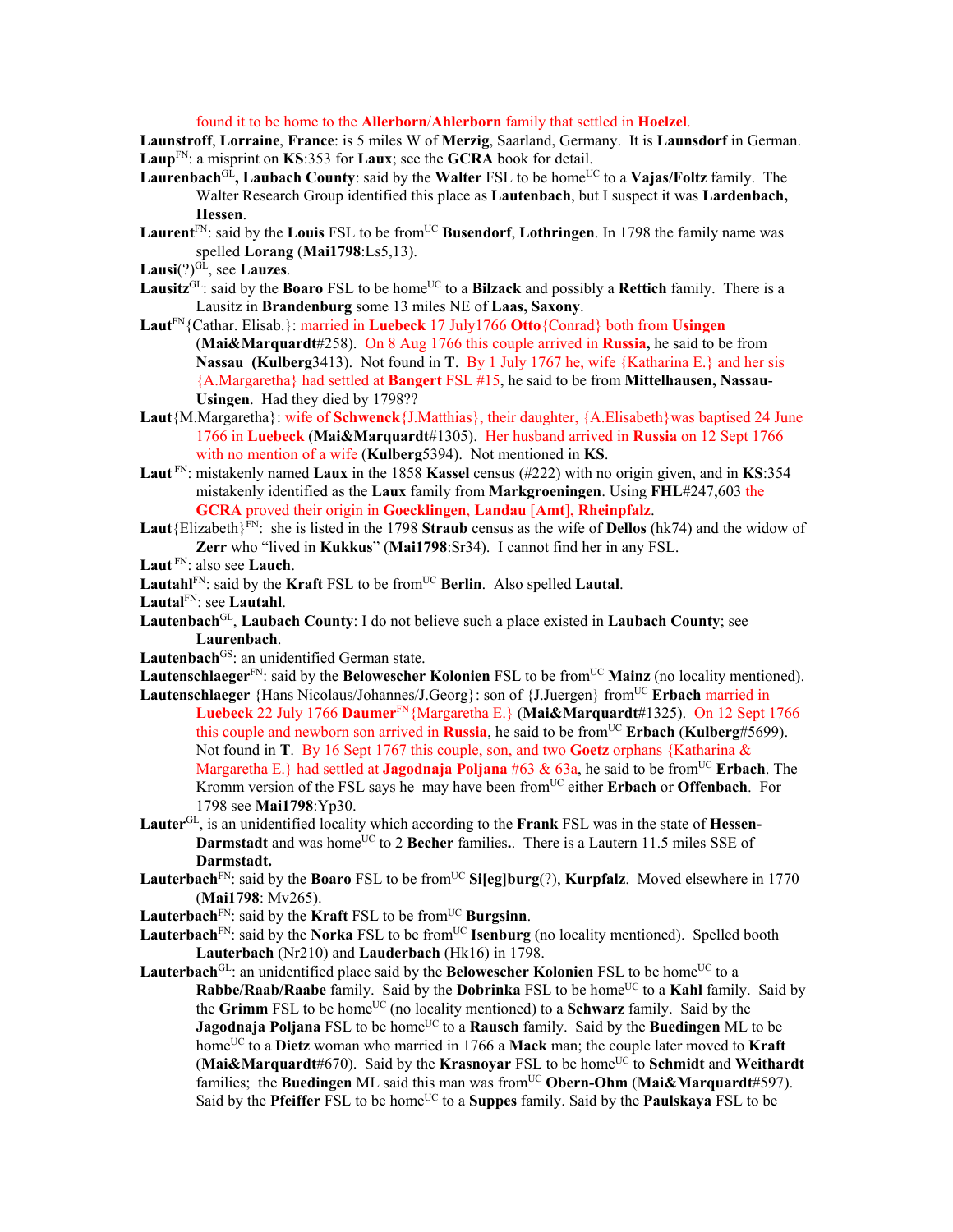home<sup>UC</sup> to a **Mueller** family. Said by the **Reinwald** FSL to be home<sup>UC</sup> to the **Ruppel**{Valentin} family. Said by the **Schwed** FSL to be home<sup>UC</sup> to **Eirich**, Jaeger and Pfeifer families, as well as to **Mueller**{A.Margaretha}. Said by the **Shcherbakovka** FSL to be home<sup>UC</sup> to **Aganberg**?, and perhaps **Frankfurt** families. Said by the **Stahl-am-Karaman** FSL to be home<sup>UC</sup> to **Gauzen**{Konrad}26, **Ripsa**{Johannes}27 and **Sheeberg/Schnegelberger**{Johannes}25a). Said by the **Stephan** FSL to be home<sup>UC</sup> to **Doering** and Alt families. Almost all of these families probably came from the **Fulda/Riedesel Lauterbach** (see 2nd next entry below), but could have come from one of any of the 39 other Lauterbachs in the German-speaking lands.

- **Lauterbach**<sup>GL</sup>, **Austria**[sic?]: said by the **Schwed** FSL to be home<sup>UC</sup> to a **Eurich** family. There are at least 4 Lauerbachs in **Austria** today**.**
- **Lauterbach**GL, [**Riedesel Barony**]: This city, near **Ulrichstein** and 26.4 miles NE of **Buedingen, Isenburg**, occupied an anomalous position in that it was geographically and historically a part of the **Fulda Abbey**/later **Bishopric**, but by formal agreement in 1684 between the **Fulda Abbott** (Catholic) and and the then **Riedesel Baron** (Lutheran), it was from 1684-1806 actually controlled by the **Riedesel** (zu **Eisenbach**) Barons and served as their main home, even though the traditional seat of their Barony was just to the S in **Eisenbach**.
- **Lauterbach**<sup>GL</sup>, **Rietesel**(?): said by a family chart to be home<sup>UC</sup> to a **Pfeifer** family. **Rietesel** surely is **Riedesel**. Same place as the previous entry.
- **Lauterbach**FN: also see **Louterbach**.
- **Lauterbourg**, **Bas-Rhin**, **Alsace**, **France**GL: see **Lauterburg.**
- **Lauterburg**, **Elsass**: nka **Lauterbourg** is 9 miles WSW of **Karlsruhe** city, and was said by the **Leitsinger** FSL to be home<sup>UC</sup> to a **Schaber** family.
- **Lauterburg**GL, **France**: nka **Lauterbourg**, **Bas-Rhin**, **Alsace**, **France**, some 9 miles WSW of **Karlsruhe**, **Baden-Wuerttemberg**, and said by the **Schuck** FSL to be home<sup>UC</sup> to a **Berkenstock** family. This is the same place as the previous entry.
- Lauterecken<sup>GL</sup>: in the 1760s and until 1778 this was a Kreis i.e. district administrative center for the country of **Kurpfalz**. After 1778 it was part of Bavarian-owned **Rheinpfalz**. The town is some 16 miles NW of **Kaiserslautern** city.
- Lauterecken, Kusel [Oberamt]<sup>GL</sup>, Rheinpfalz: is 11 miles NW of Kusel town and the GCRA believes this may have been home to the **Steinhauer** family that went to **Kassel**. The **GCRA** also believes the **Ficke/Fuecke** family that settled in **Kassel** likely came from<sup>UC</sup> here.
- Lauterecken-an-der-Glan<sup>GL</sup>: is some sixteen miles NW of Kaiserslautern, now in the Rhineland-**Palatinate**, and said by the **Pfeiffer** FSL to be home<sup>UC</sup> to an **Eckler** family. Kuhlburg says the state is **Pfalz**. The reference might be either to the town or the kreis. This and the previous two entries are the same place, at different times.
- **Lautern, Erbach County**: is 20 km NW of Erbach city and was said to be home<sup>UC</sup> to **Werner** {Eleonora} who married **Grentz**{J.Adam} 22 April 1766 in **Friedberg** (**Mai&Marquardt**#331).
- **Lautern Kreis** (aka) $\text{GL}:$  in the 1760s and until 1778 this was a Kreis i.e. administrative district for the country of **Kurpfalz**. After 1778 it was part of Bavarian-owned **Rheinpfalz**. It was seated in **Kaiserlautern** city.
- **Lautertal**GL, **Schoenberg**?: is 6.5 km NE of **Bensheim** town.
- **Lauterwasser**{Anthon/Anton}: married **Gottschemer**{Margaretha} 11 Apr 1766 in **Luebeck**  (**Mai&Marquardt**#134). **KS**142 has {Anton} and **Gotschemer**. Not found in any later source.
- **Lauterwasser**{Franz}: he and wife {Maria} arrived in **Russia** 12 May 1766, he said to be Catholic fromUC **Freiberg** (**Kulberg**112). Not found in any later source.
- **Lauth**{M.Christina}: married in **Buedingen** in April 1766 **Haag**{Johannes} (**Mai&Marquardt** #469). **KS**142 says she was from<sup>UC</sup> **Laubach** near **Giessen** and married **Haag**{Joh.} from<sup>UC</sup> **Wuerttemberg**. Not found in **Kulberg.** They are in the **Krasnoyar** FSL #90 as **Haar** and he is said there to be from<sup>UC</sup> Winden?, Wittenberg.

**Lauth**: see also **Laut**.

- Lauwe<sup>FN</sup>: said by the Lauwe FSL to be from<sup>UC</sup> Braunschweig (no locality mentioned). In 1798 the family name was given as **Laube** (**Mai1798**:St18).
- **Lauwe**VV: (aka **Laube, Jablonovka, Jablonowka**, and **Yablonovka**) is a Lutheran German village founded in 1767 on the eastern side of the Volga. Its FSL is now published in Pleve,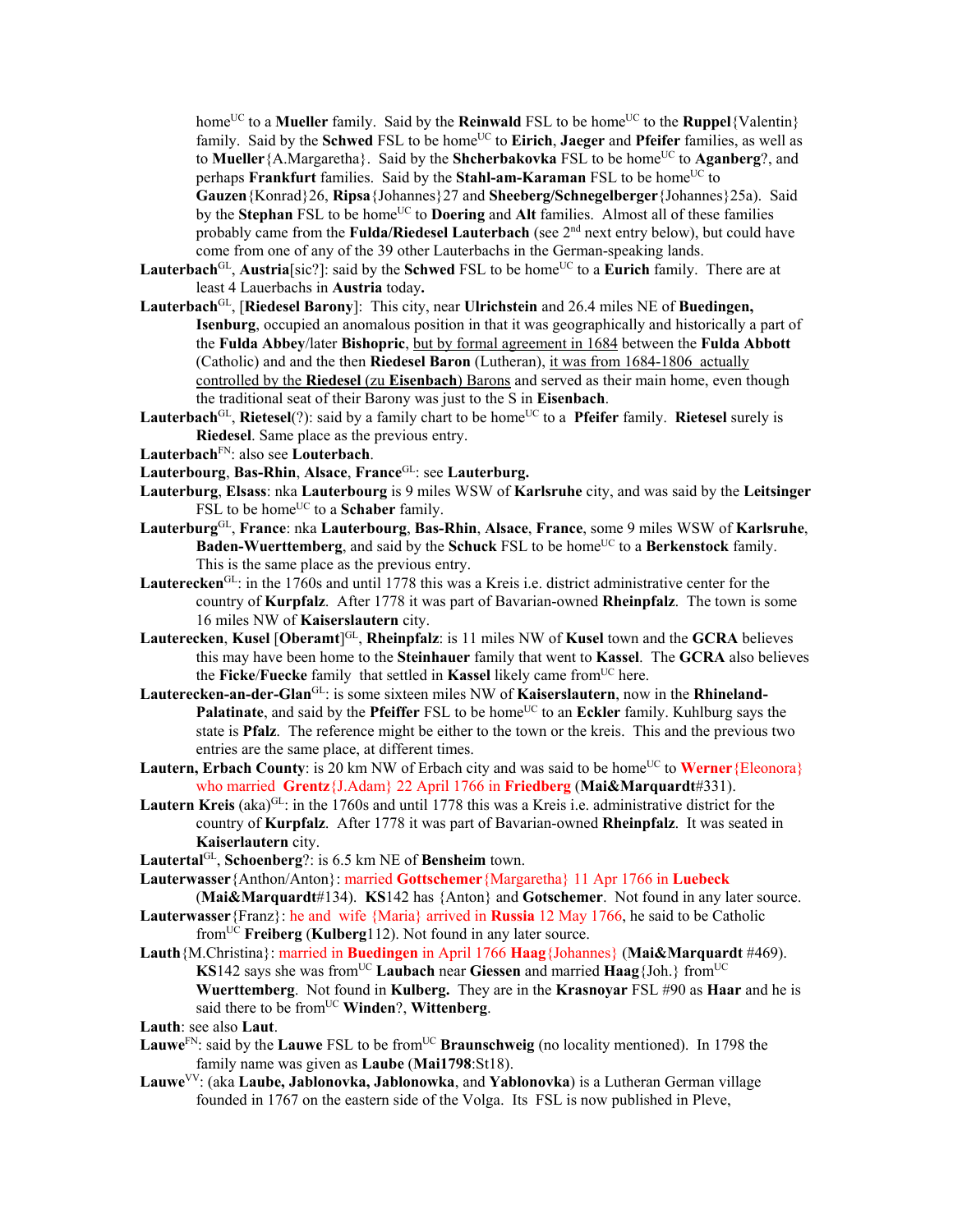Einwanderung …, vol.III, pp. 37-49. According to this, the first settlers were from the following places {italics indicate information from the Kuhlberg list} with the family names shown here in parens. Other spellings of family names, usually from later sources are in square brackets. Verified origin information is in red. The number with the family name is their household number in the FSL: from **Allerheiligen, Darmstadt**: (**Bitter**46,47); from **Anahlt-Bernburg**: (**Drechsler**[**Drexler**]4, **Ude**[**Ute**]12); from **Aungin**?, **Luxembourg**: (**Belz**[**Benz**]20); from **Aurach**: (**Fischer**14, and possibly **Raschler**14a); from **Bayreuth**: (**Meisner**3); from **Beckenau**?, **Wittenberg**: (**Wild**36); from **Braunschweig**: (**Lauwe**[**Laube**]1); from **Breternitz**, **Sachsen**: (**Schitzel**45); from **Bruck**, **Erlangen**: (**Lampel**[**Lambel**]42); from **Burmintz**?, **Daenmark**: (**Weissberg**30); from **Eberbach**, **Kurpfalz**: (**Martin**28 and possibly **Morasch**28a); from **Ecklefstein**: (**Heyd**[**Heidt**]39): from **Ehring**, **Ansbach**: (**Kek**[**Keck**]57); from **Esch**, **Schoenborn**: (**Grefenstein**[**Greifenstein**]41); from **Eschach**?, **Olenburg**?: (**Winter**23); from **Forth**, **Nuernburg**: (**Prinz**18); from **Freiberg**, **Sachsen**: (**Steinbarth**7); from **Friedland**, **Sachsen**: (**Grasmueck**5); from **Frommenhausen**, **Wuerttemberg**: (**Schuller**34); from **Fuerstenwalde**?, **Sachsen**: (**Knoche**2); from **Fuerth**, **Ansbach**: (**Blem**22, **Maerz**43); from **Giessen**, **Darmstadt**: (**Magel**49); from **Goburgon**?, **Nuernberg**: (**Schuster**56); from **Goldberg**, *Preussen*: (**Schulz**54); from **Gorgom**?, **Wittenberg**: (**Barthulyus**50); from **Ilm**, **Schwarzburg**: (**Reinhardt**6); from **Karich**?, **Berend**?: (**Forster**[**Foerster**]19); from **Kemberg**, **Sachsen**: (**Richter**44); from **Klemintz**?, **Sachsen**: (**Kraemer**53); from **Klesinberg**? *Ansbach*: (**Timler**[**Dermer**?]40; from **Laibstadt**?, **Nuernberg**: (**Heckel**35); from **Langenstadt**?, **Nuernberg**: (**Weiss**16); from **Leipzig**, *Sachsen*: (**Schindler**24); from **Lueneburg**, **Hannover**: (**Schroeder**13); from **Marbach**, **Wuerttemberg**: (**Jaeger**29); from **Mekerkingen**?, **Wittenberg**: (**Mekler**52); from **Moemlingen**, **Kurmainz**: (**Preuss**8); from **Munningen**, **Enslingen**: (**Rothgang**55); from **Oberaltertheim**: (**Schatz**21 and possibly **Kerner**[**Koerner**/**Geringer]**21a); from **Ravensburg**?, **Schwaben**: (**Baude**[**Baute**]9, **Dipolt**?10); from **Sangerhausen**, **Sachsen**: (**Stieglitz**51 and possibly **Mueller**51a); from **Sasa**?, **Darmstadt**: (**Schmidt**48 and possibly **Bohlenger**48a); from **Schkopau**: (**Kasner**58); from **Sleigouim**?, **Fraenkischen Ritterkreis**: (**Schmidt**25); from **Undenheim**: (**Rein**37); from **Wiederau**, **Sachsen**: (**Andreas**15); from **Wiesenthau**, **Ansbach**: (**Markus**11); from **Wikansdol**?, **Sachsen**: (**Maiwald**27); from **Wildbach**, **Wittenberg**: (**Ekspel**?17);